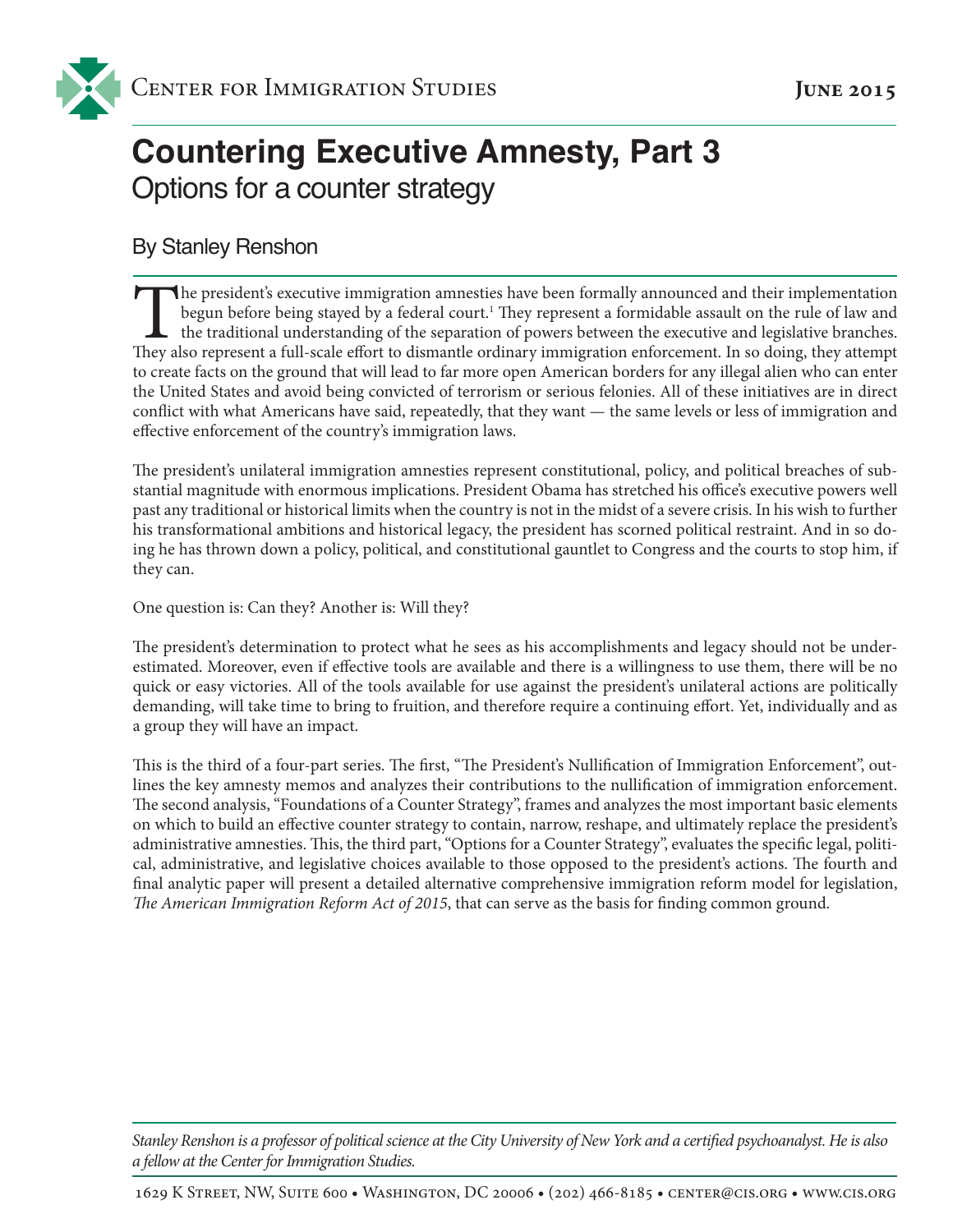## Countering Executive Amnesty, Part 3: Options for a Counter Strategy

After equivocating for his first six years in office, the president has moved decisively to transform America's immigration system. The Department of Homeland Security has issued 10 executive memos that mandate many changes, but none more dramatic than making illegal migration to the United States a penalty-free act. Through the vehicles of "prosecutorial discretion" and "deferred action", the president and his administration have essentially nullified the enforcement of American immigration law for all illegal aliens except those engaging in terrorism or convicted of serious felonies. Or, as the *New York Times* characterized it in a recent headline, "Obama's Move to Dismantle Apparatus of Deportation".2

The effort to counter the president's unilateral and sweeping transformation of American immigration laws will be long and arduous. There are the inherent difficulties in reversing presidential initiatives, in general. This is even more the case in the arena of immigration policy where Congress has, over the years, ceded significant discretion to the executive branch. Yet that is only part of the difficulty.

In countering the president's efforts to dismantle ordinary immigration enforcement, opponents face not only the difficulties of the substantial powers that the American system of government gives to the president, but also the nature of this president himself.

Mr. Obama is a conviction president. He has very strong views, has held them for a long time, and they are uniformly liberal. He is no moderate.

He is also a very determined president, and that determination should not be underestimated. Twice the president has been politically chastised by midterm election results and twice he has continued on undeterred. His executive immigration amnesties are the strongest evidence to date, if more were needed, that he will not simply fold his tent and go home. Part-time or retired president memes to the contrary,<sup>3</sup> this president will use every tool available to him, and they are considerable, to protect in his last two years in office what he sees as his accomplishments and legacy.

And that includes his executive immigration amnesties. The president and his senior advisors apparently believe that along with a slightly improving economy, "some of the president's improved standing [is due] to his willingness to eschew Congress and instead wield his executive powers."<sup>4</sup> He may have a point. One recent study of presidential power concluded that whenever the president makes a dramatic move, of almost whatever nature, his public stock rises.<sup>5</sup>

As a result, the president is not likely to give up the immigration "gains" he thinks he has achieved, unless the new Republican Congress can send him an immigration bill that is ultimately very difficult for him not to sign.

The president may well enjoy his celebrity status among some groups, his "roughly 1,000 hours playing 214 rounds" of golf since he has been elected,<sup>6</sup> and thousand-dollar dinners at clubs where membership can run up to \$500,000.<sup>7</sup> The president alone is not the presidency, however, and as the federal government's chief executive officer, Mr. Obama commands the time, energy, and work focus of thousands.<sup>8</sup> Their full workday is dedicated to furthering the president's policy and political goals, even if he spends a great deal of time in other pursuits. And those goals will now include preserving his executive amnesties.

To counter the president, opponents will have to use a variety of tools, but one thing that must frame their efforts is an understanding that while they may use legislative, judicial, and executive means, all of their efforts will be in the most basic sense political.

# Political Tools

One essential element of a political tool is the nature of its political impact. That impact can be accomplished in several ways. A primary and most obvious impact is when a political tool is successful in moving policy in one direction or another. In the present case, the metric of success is clear: anything that has the effect of containing, narrowing, reshaping, and ultimately replacing the president's administrative amnesties should count.

**The Importance of a Counter Narrative.** However, that is not the only measure of success. There are indirect successes as well. For example, another important purpose of political tools is to put a point, or point of view, on record. Doing so makes a declarative statement about the nature of the issue being addressed that can affect policy, but also provides a counterpoint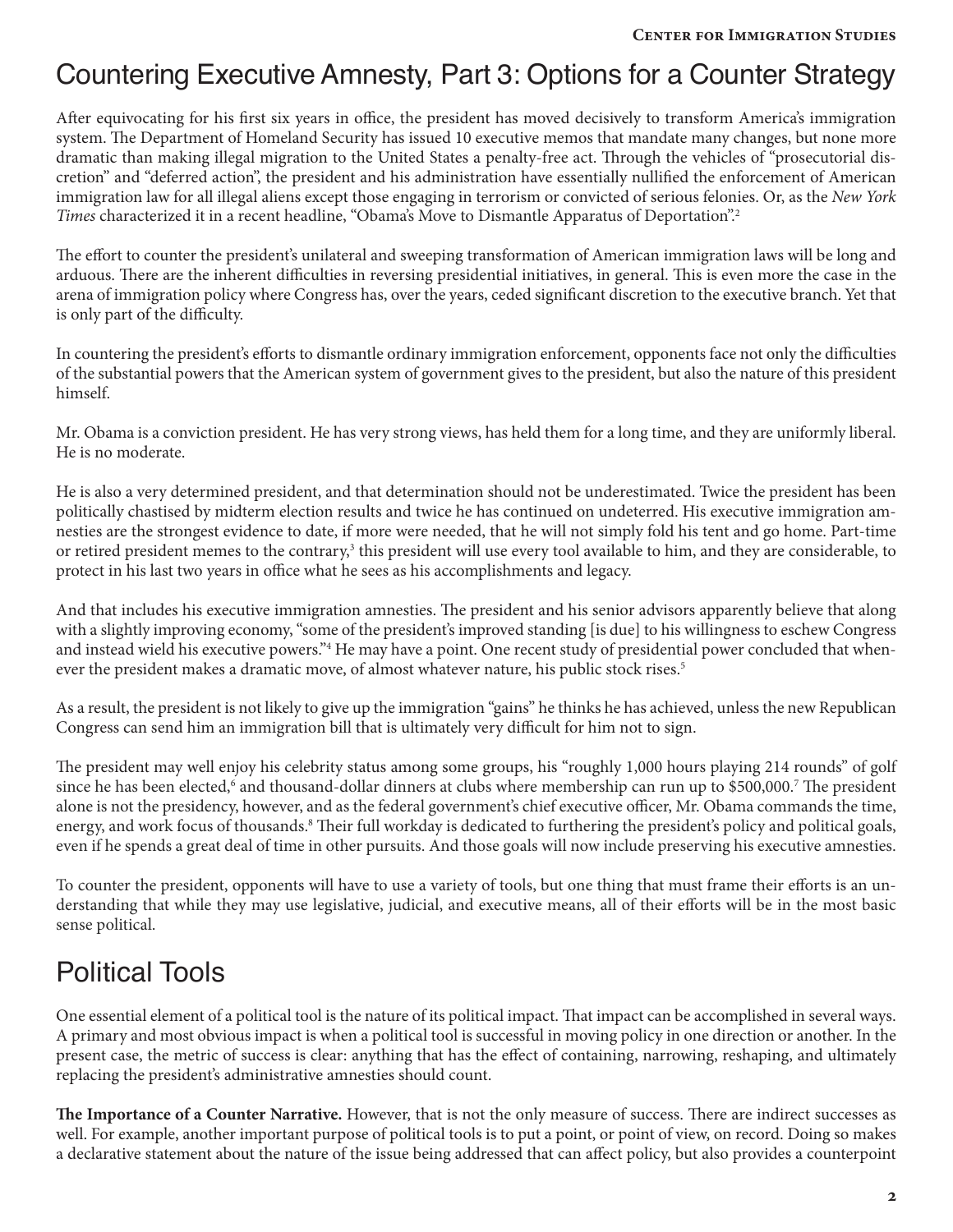to an uncontested or dominant understanding of a policy debate. That can lead others to a fuller understanding of the issue, and in so doing affect what policies they will or will not support.

This is a critically important element to those opposed to the president's immigration actions. The political debate about immigration is, and has been for some time, decidedly one-sided. Immigration reform has come to be equated with "comprehensive" legislation, and comprehensive legislation has come to be equated with the Senate bill that passed in 2013 (which had the support of a minority of Senate Republicans, but was largely crafted by the Democrats). No other formulation of "comprehensive" immigration reform is part of the debate, although there are many ways legislation could be "comprehensive" and still be real reform that did not resemble the version that passed in the Senate in 2013.

To give but one option, comprehensive immigration reform legislation could consist of (1) real border/workplace and interior enforcement as a precondition for; (2) legalization for some groups of illegal aliens who might merit it, after serious evaluation of their applications; coupled with (3) real consequences for having broken immigration laws such as, but not limited to, an inability to sponsor anyone other than one's spouse and/or young children, and an inability to receive meanstested welfare or tax benefits for a specified period; and (4) a recalibration of the relative weight of family reunification and education and skills as the basis for legal immigration.

Those four items would be considered substantial in almost anyone's evaluation and would be addressing major, core immigration issues, even if they did not attempt to "fix" every problem. Yet, as it stands now the version of comprehensive immigration legislation endorsed by the White House and congressional Democrats is the starting and ending point of almost every public discussion of reform.

One very important accomplishment of any effort to counter executive amnesties would be to provide other models of immigration reform to consider. They are desperately needed and long overdue, and are the basis of the proposed "American Immigration Reform Act of 2015" that will be the focus of the final paper in this series.

**From Resignation to Hope.** There is another political consequence of efforts to counter the president's executive amnesty. Such efforts signal that there is a group — members of Congress, governors, and presidential candidates — who care about the rule of law, maintaining the constitutional systems of separation of powers and checks and balances, and keeping faith with the repeatedly expressed wishes of ordinary Americans. The extremely troubling collapse of trust in government reflects a distance between what the American people want and what the government does, but it has a more pernicious consequence — hopelessness and resignation.9

Recently, the *New York Times* published a story with the title, "On Immigration, the Hard Lines Start to Blur".10 The story's theme is that, "For many Americans, attitudes about the immigrants themselves, including those in the country illegally, have essentially shifted toward a begrudging pragmatism summed up with an often-heard phrase: 'They're here, we have to deal with it.'" Yet underneath that resigned pragmatism lies other feeling captured in the words of one woman quoted as saying, "I think we're having to give in to things that we might have wanted to take a little stronger stance to, I feel resigned."

Resignation is a disheartening route to "begrudging pragmatism", but it reflects an opening for reform-minded immigration advocates. Ordinary Americans will feel they have someone that appears to be listening to them and taking their concerns seriously, and therein lies hope, appreciation, and ultimately political support.

**The Importance of Playing Offence.** In 1986, conservatives and Republicans accepted a "grand bargain" of immigration reform and supported the Immigration Reform and Control Act.<sup>11</sup> The underlying trade-off of that bill was support for legalization of a substantial number of illegal aliens in return for workplace verification and enforcement measures that were supposed to keep the problem from reoccurring. The legalization preceded the workplace enforcement, which proved illusionary. As long as employers went through the required motions, they didn't have to really check on the status of those they employed. Democrats and liberals (plus their corporate allies) got what they wanted — legalization, first. Conservatives and Republicans were left with a hard lesson.

Ironically, since that time conservatives and Republicans have been playing defense and gradually losing ground. The presence of an extraordinarily large number of illegal aliens, estimated to be between 11 and 12 million persons, has again motivated Democrats and liberals (with allies on the right) to solve the problem through legalization, and offer in return increased "border enforcement".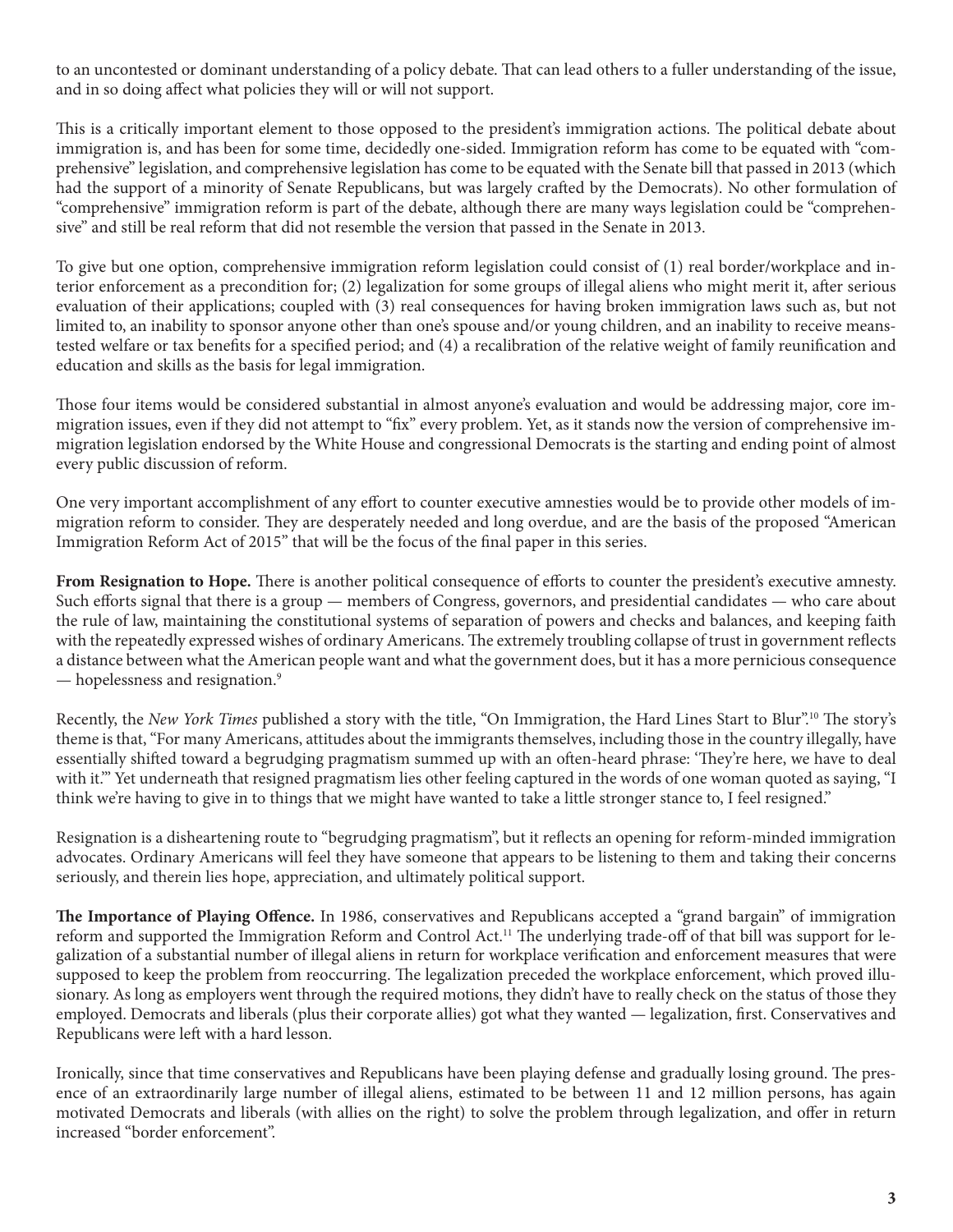This is even a more one-sided "grand bargain" than the IRCA legislation because the enforcement offer covers only a portion of the problem. The 2013 Democratic immigration bill left mandatory workplace enforcement and a working entry-exit controls until after legalization occurred, if then. And this was occurring as the president's nullification of general immigration enforcement through his "discretion" memos were being put into place.

The hackneyed phrases — "out of the shadows", "our broken immigration system", and "the best and the brightest" — are endlessly repeated, although like many slogans they are as misleading as they are shallow. To these the adjectives "comprehensive" is added, allowing proponent's legislation to double the number of green cards issued ever year to well over two million.

No other country in the world, ever, has had such a substantial influx of immigrants every year, year after year. This doubling of legal immigration was put forward in 2013-14 with almost no discussion of the advisability or viability of such a plan.

## Can vs. Will

Opponents of the president's executive amnesties have a range of potential tools available to them. On obvious question though is: How effective are they likely to be? As the analysis that follows makes clear, some are more likely to be successful than others.

Having effective tools, however, is only one part of countering the president's unilateral immigration actions. Those with access to those tools must be willing to use them. Most Republicans are understandably outraged at the president's sweeping executive amnesties.<sup>12</sup> However, some say they agree with some of the president's goals, though not his methods.<sup>13</sup> It is clear that some Republicans are not fully acquainted with the real consequences of the president's actions whose collective impact is to essentially to nullify ordinary immigration enforcement for all but serious national security threats and felons. It is to be sincerely hoped that they have simply not yet realized what the president has done. Nullifying ordinary immigration enforcement is a very big deal — politically, culturally, and economically — beyond the critical question of whether the president did or did not overstep his constitutional boundaries.

While strong opponents of the president's actions place countering them the top of their lists, others, including the new House and Senate majority leaders and some new Republican governors,<sup>14</sup> have different lists and priorities. Sen. McConnell (R-Ky.) has said, "I think the message from the American people is they'd like to see a right-of-center, responsible conservative governing majority. ... That's what the speaker and I tend to provide."15 Then there is this in the same interview:

*BASH: What's your top goal as Senate majority leader?*

*MCCONNELL: Well, I think jobs and the economy are clearly what the voters are concerned about.*

McConnell is on firm ground here; the economy has been a top concern of Americans. However, according to Gallup, 2014 was also the first year since 2007 that the economy was not the top-ranking issue, and it was the first year ever in Gallup records that dissatisfaction with government topped the list.16 That last item included dissatisfaction with: "President Barack Obama, the Republicans in Congress, and general political conflict." So Americans want Congress to focus on the economy and get along with the president and Democrats in Congress. The two might ultimately prove irreconcilable.

Mr. McConnell has said that one of his main goals is for Republicans not to be "scary". His concerns make some sense:

*I don't want the American people to think that if they add a Republican president to a Republican Congress, that's going to be a scary outcome. I want the American people to be comfortable with the fact that the Republican House and Senate is a responsible, right-of-center, governing majority.*<sup>17</sup>

That's an obvious and important goal for him in his new role, but is unclear exactly how that squares with the need to counter the president's executive amnesties. It is not hard to envision that a "responsible right-of-center government" would include and be reinforced by taking a position and actions against the president's executive amnesties.

Mr. McConnell's worry, expressed in the same interview that, "I think that's the single best thing we can do, is to not mess up the playing field, if you will, for whoever the nominee ultimately is," sounds like a recipe for caution and passivity. Caution is understandable and prudent. Passivity in response to the president's executive amnesties would be a large mistake.<sup>18</sup> That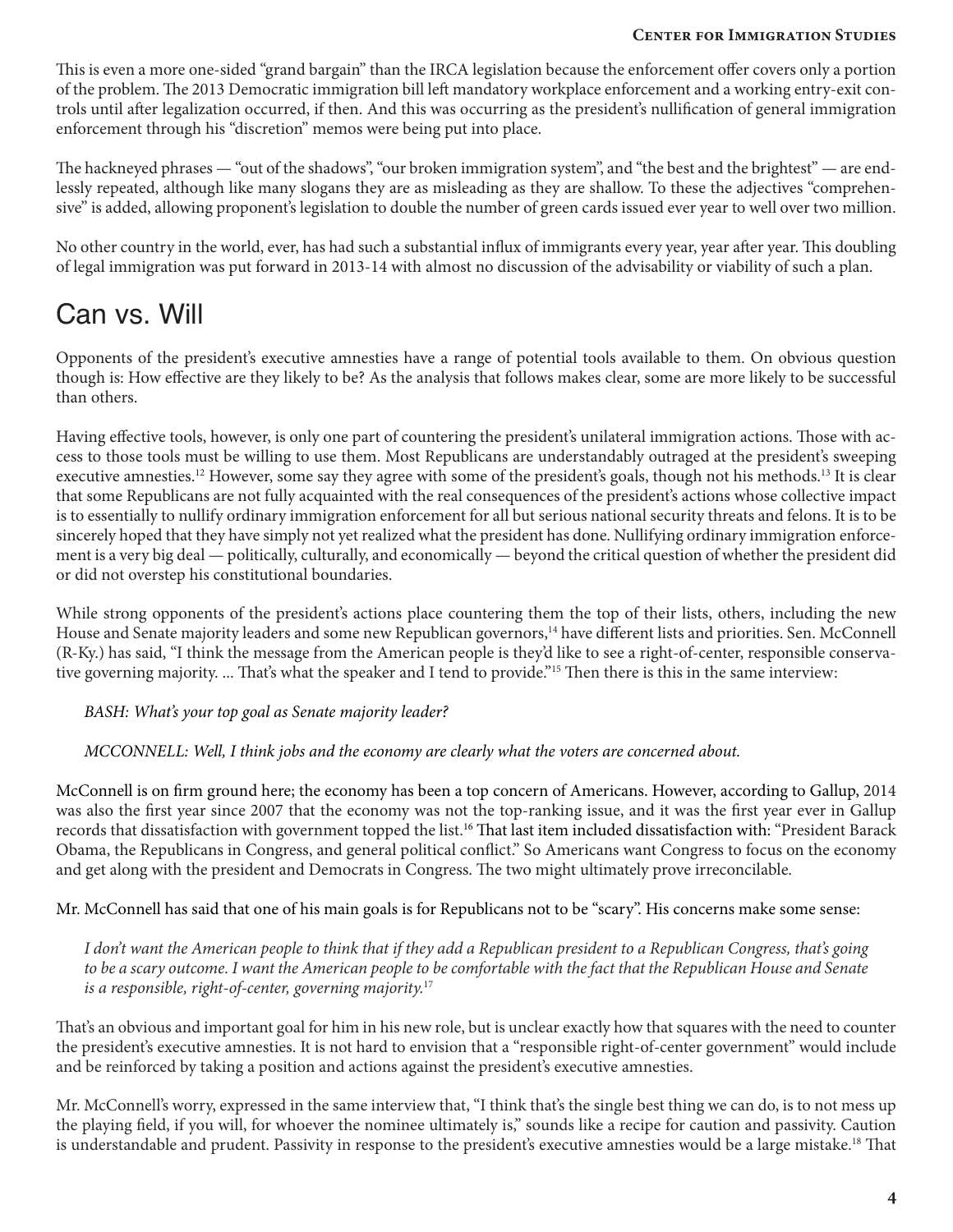path runs the risk of not only alienating and disappointing members of his own caucus, but maybe even more importantly in the long run is what it will do to ordinary Americans; hopes of having someone in their corner on this and other issues.

Mr. McConnell believes three issues have the potential for finding common ground with Democrats: international trade deals, an overhaul of the tax code, and new revenue streams for infrastructure projects. He is "very skeptical of ... bargains with Democrats on tough issues such as *immigration* and entitlement reform."

And, as to the president, he says, "there's no way you can overcome a reluctant president on something really large." The best he can do on some of those bigger issues is force Obama to break out his veto pen so there is a clear set of Democratic policy stances Republicans can campaign against in 2016.

In this view, he is, I think, mistaken; there is much more that can be done. That includes the under appreciated congressional tool of oversight and its relationship to the case-by-case requirement to keep the president's amnesties even in the ballpark of being "constitutional."

Immigration has become an obvious legacy issue for the president, and it is not at all clear that Democrats and the president would not accept a Republican immigration bill that consisted of (1) real border/workplace and interior enforcement as a precondition to; (2) legalization for some groups of illegal aliens who might merit it, after serious evaluation of their applications; coupled (3) with real consequences for having broken American immigration laws like, but not limited to, an inability to sponsor anyone other than spouses or young children; and (4) a recalibration of the relative weight of family reunification and education and skills as the basis for legal immigration, among other things.

Specific superseding of the president's executive amnesties could be accomplished by including some of the specific language contained in the "Repeal Executive Amnesty Act of 2015", introduced in the House of Representatives by Robert Aderholt (R-Ala.) on January 7, 2015.19 That bill is unlikely to gain any traction whatsoever among Senate Democrats, but it might well as part of a larger reform effort.

# Comparing Options

Those who seek to contain, narrow, reshape, and ultimately replace the president's executive amnesties have a range of tools available to them. Broadly speaking, they can be divided into political, judicial, and legislative approaches. Within each of those categories there are several different sets of tools available, and there is some overlap among the categories. For example, every tool, no matter what its origins, has a political dimension. What follows are brief explications of those tools, and an analysis of their possible usefulness and limitations.

## Impeachment

Impeachment of President Obama, were it to happen, would be the most psychologically satisfying outcome of the effort to counter his executive amnesties for many who not only oppose this set of initiatives in particular, but his policies and leadership more generally. What more fitting outcome could there be, they would ask, than to have a president so self-enamored, so overweening and ambitious that it is impossible for him to adhere to the legal restraints of the system he took an oath to defend and preserve and be held accountable by the very Constitution he violated?

Regrettably, that's not going to happen, and shouldn't.

Impeachment is reserved for presidents who commit "treason, bribery, or other high crimes and misdemeanors."20 The first two bases of impeachment are seemingly straightforward, the last two much less so. As befits an ambiguous phrase, "high crimes and misdemeanors" has many interpretations, some enormously broad, $2<sup>1</sup>$  and therefore not very helpful.

That term has no specific constitutional definitions and the two modern presidents (Nixon and Clinton) for whom charges of impeachment have been voted in the House have faced different allegations. President Nixon faced three charges: (1) Obstruction of justice; (2) Abuse of power; and (3) Contempt of Congress.<sup>22</sup> President Clinton faced four charges: (1) Perjury before Independent Counsel Ken Starr's grand jury; (2) Perjury in the Paula Jones civil case; (3) Obstruction of justice related to the Jones case; and (4) Abuse of power by making perjurious statements to Congress in his answers to the 81 questions posed by the Judiciary Committee.<sup>23</sup>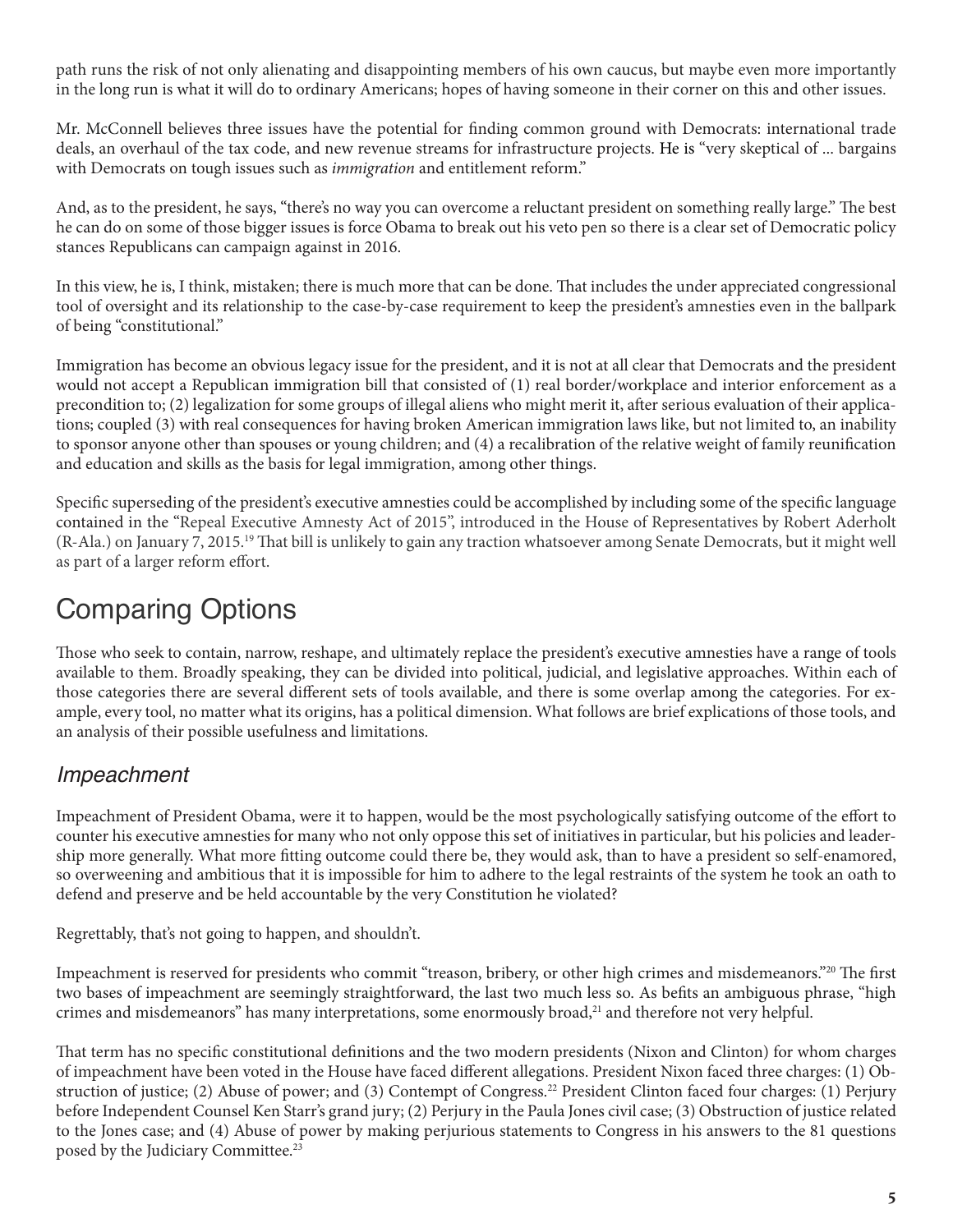Nixon's impeachment was a bipartisan decision. On the first article of impeachment, the House Judiciary Committee voted 27-11, with six of the 17 Republicans joining all 21 Democrats in voting for the article. The second impeachment article was voted by the same 27-11 margin, and the third by a 21-17 margin.<sup>24</sup> Mr. Nixon resigned before the full House could vote on the three articles of impeachment.

The Clinton impeachment started on firmer bipartisan grounds than it ended. The original House vote to authorize an openended impeachment inquiry was 258-176, with 31 Democrats joining the Republicans in voting for the investigation. The actual votes for each article in the judiciary committee and the full vote on each charge in the full house were pretty much along party lines.<sup>25</sup>

The Senate began considering the articles of impeachment on January 7, 1999, but widely distributed informal straw polls of the 55 Republican senators, and especially the 45 Democrats, made clear that the two-thirds vote need to convict would not be achieved, and it wasn't.

On Article 1, the charge of perjury, 55 senators, including 10 Republicans and all 45 Democrats, voted not guilty. On the Article 3, the obstruction of justice count, the Senate split evenly, 50 for and 50 against the president.

**Impeach President Obama?** The Nixon and Clinton impeachments offer some lessons for the question of whether Congress should move to impeach President Obama. The very first point to consider is whether the president's behavior rises to the level of a "high crimes and misdemeanors". That phase, as noted, has no specific definition and so might well lead to the view that, as Justice Potter Stewart said of pornography, "I know it when I see it."26

The Nixon and Clinton cases suggest that some kinds of presidential behavior do pass the impeachment threshold and are clear transgressions to most whose role is to answer that question. For President Nixon the specific charges included:

- 1. Withholding relevant and material evidence or information from lawfully authorized investigative officers and employees of the United States.
- 2. Approving, condoning, and acquiescing in, the surreptitious payments of substantial sums of money for the purpose of obtaining the silence or influencing the testimony of witnesses, potential witnesses, or individuals who participated in such unlawful entry and other illegal activities.
- 3. Acting personally and through his subordinates and agents, endeavoring to obtain from the Internal Revenue Service, in violation of the constitutional rights of citizens, confidential information contained in income tax returns for purposes not authorized by law, and to cause, in violation of the constitutional rights of citizens, income tax audits or other income tax investigation to be initiated or conducted in a discriminatory manner;
- 4. Disregarding of the rule of law by knowingly misusing the executive power by interfering with agencies of the executive branch, including the Federal Bureau of Investigation, the Criminal Division, and the Office of Watergate Special Prosecution Force of the Department of Justice, in violation of his duty to take care that the laws by faithfully executed.

The Clinton impeachment articles contained the following specific charges:

- 1. On August 17, 1998, William Jefferson Clinton swore to tell the truth, the whole truth, and nothing but the truth before a federal grand jury of the United States. Contrary to that oath, William Jefferson Clinton willfully provided perjurious, false, and misleading testimony to the grand jury concerning one or more of the following; and
- 2. Beginning on or about December 7, 1997, and continuing through and including January 14, 1998, William Jefferson Clinton intensified and succeeded in an effort to secure job assistance to a witness in a federal civil rights action brought against him in order to corruptly prevent the truthful testimony of that witness in that proceeding at a time when the truthful testimony of that witness would have been harmful to him.

The Nixon impeachment articles describe raw and obvious abuses of power that are not only illegal, but also criminal. The Clinton impeachment articles also describe abuses of power that are clearly illegal and criminal (witness tampering and perjury), but the result was quire different. Why?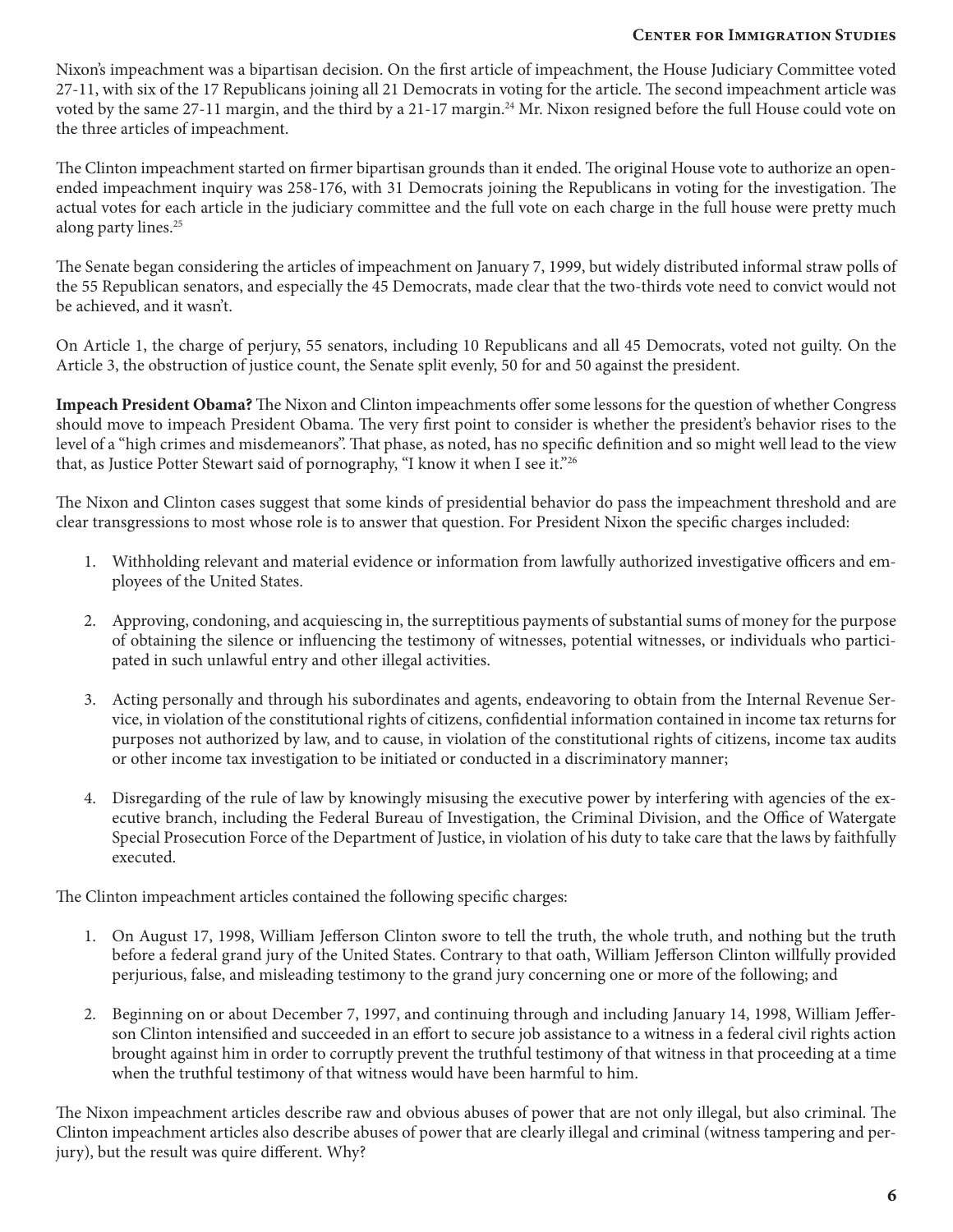One can begin with the fact that the Nixon articles described an enormous number of illegal and criminal behaviors. Their accumulated impact was overwhelming and caused even Republicans who supported his presidency not to do so on the impeachment articles. The president's behaviors were also so egregious that the public, like House and Senate leaders on both sides of the aisle, could make no mistake about their seriousness.

Mr. Clinton's impeachment articles described behavior that was consistent with both perjury and the abuse of power. However, his were arguably different in degree, although similar in kind. One can also argue that in a highly charged partisan atmosphere, as Clinton's time in office was, and as Mr. Obama's is now, any set of impeachment articles has a somewhat higher threshold to cross —what might be aptly called the Nixon Impeachment Standard.

Clinton partisans in the House and Senate accepted the Clinton defense that he was the victim of a vast right-wing conspiracy, who would stop at nothing to keep this popular and duly elected president from implementing his policy agenda. The public, too, was ambivalent. The mantra that "it's only about sex" and the salacious details that seemed to support that charge made Americans uneasy and anxious to get the issue behind them since it was clear very early on that there were not enough votes to convict in the Senate.

And what would be the charges again President Obama? That he lied repeatedly to the public about being able to keep their doctors and insurance? Although that is an egregious example of presidential lying, it is not the only time he has done so, or that other presidents have. This is likely to stimulate the somewhat cynical, but not wholly inaccurate, response that they all do it.

Will one of the impeachment articles detail the fact that the president and his administration manipulated statistics to make it appear that they were tough on immigration enforcement when the opposite was true?<sup>27</sup> Other presidents have tried to put the best possible face on their accomplishments, even if they weren't strictly true, a circumstance that led to a whole new news undertaking — fact checking — for which you can win a Pulitzer Prize.28

What of the lawsuit that the House has filed against the president and his administration "over unilateral actions on the health care law that they say are abuses of the president's executive authority"?<sup>29</sup> And what if, as Republicans have considered doing, they add to that suit the president's amnesty programs and use of "prosecutorial discretion"30 and use that as well for the basis of impeachment articles?

That would have the result of bring impeachment proceedings against a president who would have a substantial case as outlined by the Office of Legal Counsel memo to the president providing justification for his actions,<sup>31</sup> based on a long history of "prosecutorial discretion", and the long history of congressional ceding of power to the executive branch in these matters, including the actual writing of regulations.<sup>32</sup>

There are obviously many and strong views on each side of whether the president was within his constitutional rights<sup>33</sup> or not.34 And the president's legal rationale for his behavior, as I pointed out, goes well beyond ordinary understanding and historical practice of the rationales that he relies on.

However, that may not be the relevant point in any impeachment proceeding. The question is: Does it meet the Nixon Standard for being unambiguously criminal and illegal, and easily understood by Americans as being so? The chair of the House Judiciary Committee thinks that the president's action "clearly violates the Constitution",35 but also believes that it does not by itself yet rise to the level of an impeachment offense.<sup>36</sup> That nuanced interpretation is consistent with the conclusion of the 1974 Judiciary Committee*,* "Not all presidential misconduct is sufficient to constitute grounds for impeachment."37

As one observer thoughtfully noted, "We are close to uncharted constitutional territory."<sup>38</sup> And that very ambiguity and lack of a clearly passed Nixon Standard, operates in the president's favor.

If that is true, it is entirely possible that the public will believe that this particular constitutional battle is a by-product of two opposing views of the legitimate exercise of executive vs. legislative powers. Should either the state lawsuit filed against the president's immigration actions<sup>39</sup> and/or Congress's lawsuit against the president (over Obamacare) fail to gain judicial traction, it would more likely lead to the public view of asking the claimants to try to settle and work it out, rather than for any clarion calls for impeachment.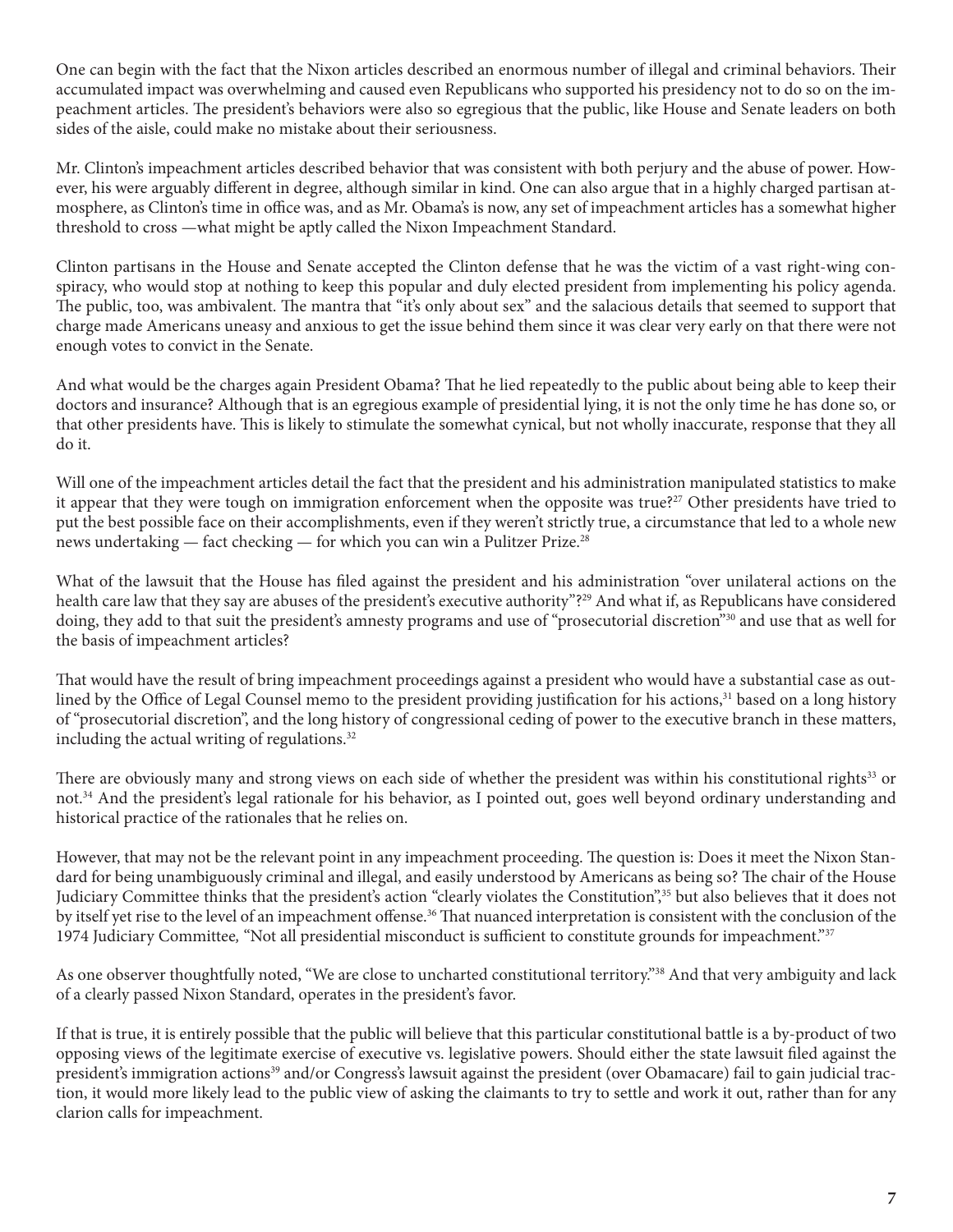And you can bet that you will hear direct and indirect accusations regarding a "nativist trend in the Republican Party",<sup>40</sup> and worse from the more egregious race-baiters. The *New York Times* story headlines write themselves: "Majority White Republican Party Seeks to Impeach Nation's First African-American (or Black) President".

Another obvious response among Democrats defending the president, and among many in the public, will be why not wait until the courts have made their decision on the congressional lawsuit before deciding to subject the country (during this period of heightened international danger) to the turmoil of an impeachment hearing and trial. Of course, by the time any court decides and appeals are made and heard, the president's remaining time in office will be very limited, or even completed. Then the refrain will be "what's the point?"

And then there is this: Does anyone believe that with the Senate in Republican hands by a margin of 54-46, Republicans will find the 12 Democratic votes for conviction of any articles of impeachment, assuming they can be drafted and approved? No? Then what exactly is the point? Is it to hold the president accountable by the most severe tool given to the county by the Constitution? Is it to make sure that his transgressions, as seen by those who want to pull the impeachment trigger, are part of the historical record? Is it to lay down a marker on behalf of the Constitution?

All of these are legitimate and understandable feelings and views. Yet, are there no other options that would be so emotionally satisfying and legitimate and yet not be so politically fraught and counterproductive than impeachment?<sup>41</sup>

Yes. There are other, better ways.

### In Lieu of Impeachment: "Articles of Censure"

A House, Senate, or joint congressional statement of "censure" literally means "The formal resolution of a legislative, administrative, or other body reprimanding a person ... for specified conduct."<sup>42</sup> As an expression of disapproval of the president, censure does *not* have "an express constitutional basis", unlike a congressional punishment of one of its own members, or an impeachment and trial of the president in the legislature.<sup>43</sup> On the other hand, "there is also no express constitutional impediment for the Congress, or either House of Congress, to adopt a resolution expressing its opinion, reproval, disapprobation or censure of an individual in the government, or of the conduct of the individual, and, in fact, each House of Congress has on infrequent occasions adopted such resolutions in the past."<sup>44</sup>

The country's foremost authority on the subject concludes, "The truth is that censure — understood as a resolution critical of the president passed by one or both houses of Congress — is plainly constitutional."45 Moreover, "every conceivable source of constitutional authority — text, structure, original understanding, and historical practices — supports the legitimacy of the House's and/or the Senate's passage of a resolution expressing disapproval of the president's conduct."46 Indeed, "Both the House and the Senate have, however, in fact adopted resolutions or statements in the past expressing their opinion, disapproval, or censure of a government official other than a member of Congress."47

In his article "The Constitutionality of Censure", Michael J. Gerhardt concludes that, "Congress in the nineteenth century did not doubt that censure — or rebuke or condemnation by means of resolution — was available as an option for condemning official misconduct, particularly in the circumstance in which members believed that the misconduct did not rise to the level of an impeachable offense. In the latter part of the twentieth century, the House and the Senate each failed to take formal votes on censure; but censure itself failed for political, not constitutional, reasons."48

In reality, "Simple or concurrent resolutions disapproving of conduct or censuring the president or other executive official, like similar 'sense of the Congress' resolutions, or sense of the House or Senate resolutions, would have no particular legal or constitutional consequence, but may have political and/or historical import."49 Indeed, a subsequent Congress may expunge the censure, as happened with Andrew Jackson.<sup>50</sup>

It is considerations such as these that have led some observers to characterize censure as "impeachment-lite",<sup>51</sup> although censure has nothing to do with the constitutional process of impeachment. Censure affects no presidential powers. It affects no presidential policy initiatives, except in so far as a president would be deterred from doing more of the things that brought on the censure. As a result, no separation of powers argument against censure would be likely be dispositive.52

This may raise the question for some: Why bother? One answer to that question is that, "a carefully crafted resolution of censure could lend a certain formality to the process and help shape the debate over Obama's abuses of power."53 That would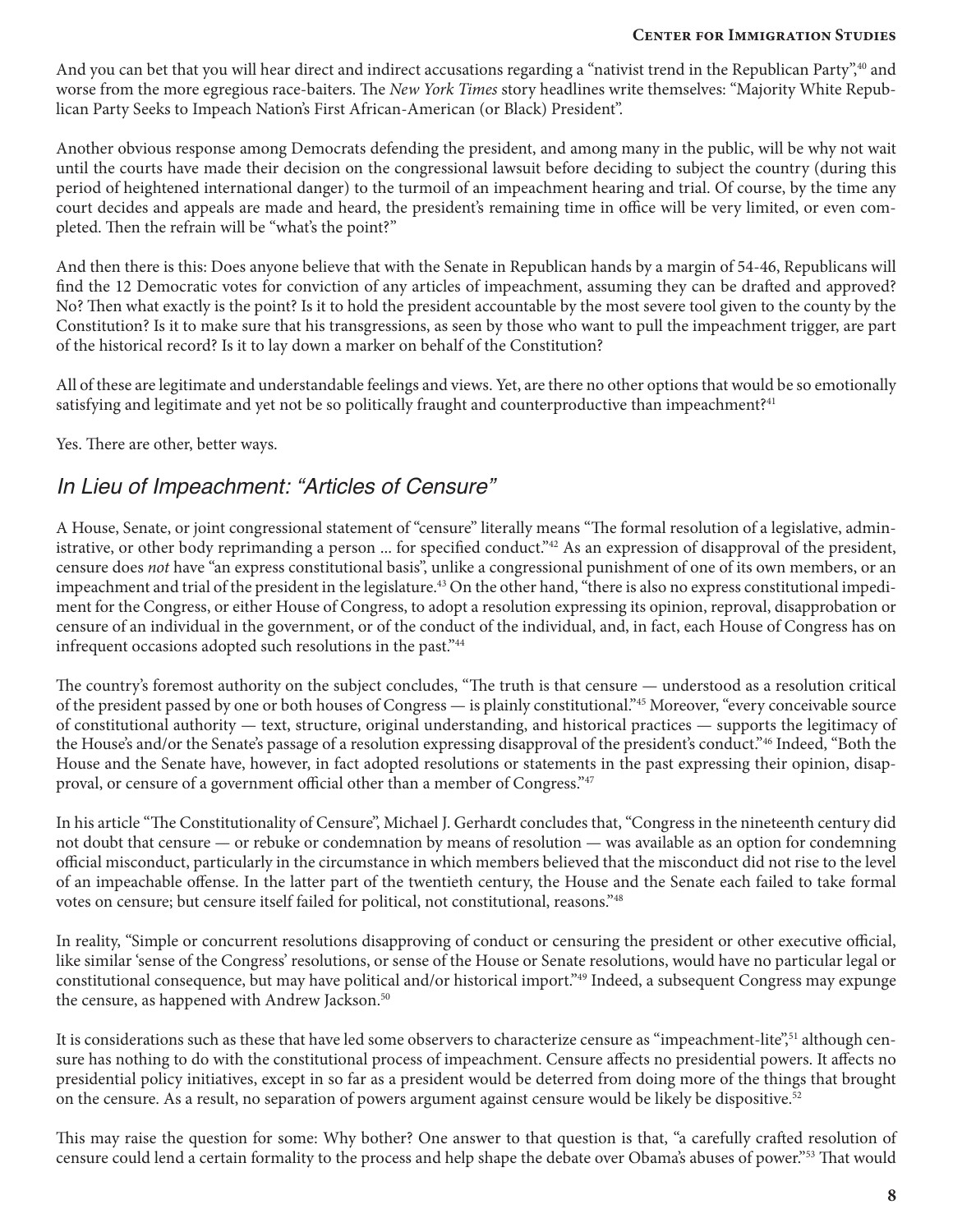put the House, Senate, or Congress as a whole (such resolutions can be any of these three possibilities) as being "on record" as opposing some specific presidential behavior, or as is possible with President Obama, a specific set of behaviors. It will be an important element of the president's historical record.

There is also the attention that will be paid to the fact-finding hearings that should precede the drafting of any set of particulars. In the case of President Tyler, "Although not a resolution, a statement of very strong criticism finding abuse of power ... was issued by a select House Committee in the form of a *report*, which was then formally adopted by the full House of Representatives in 1842."54

That historical precedent is worth examining for possible use.

As noted, there is no required form for expressions of censure. They may be undertaken by either house, or both houses with the proviso that they not be done as "joint resolutions of Congress" because those are normally "lawmaking vehicles and require passage of both houses of Congress and presentation to the President."55 President Obama would of course, immediately veto any such joint resolution and the votes would then have to be found to override that — an unlikely outcome.

The lack of any specific requirements in either the language or the process of expressing censure leaves open many possibilities and opportunities. Either house of Congress could appoint a select committee. Or any proceedings could go through either the House or Senate Judiciary Committees, or both. Witnesses could be called, Q &A's conducted, resolutions could be made and voted on, and reports issued.

The final form of any such censure would not need be predetermined.

It is in that context that the phrase "articles of censure" used in the title of this section comes into play. The term borrows from impeachment terminology to help convey the seriousness of what is being assessed. Such articles would be a wholly different level of seriousness than those proposed by Republicans before Richard Nixon's "smoking gun" tapes emerged and destroyed his support in Congress,<sup>56</sup> or the censure proposed by Democrats, in the form of a Joint Resolution of Congress that the president would agree to sign, to keep Bill Clinton from being impeached.<sup>57</sup>

Somewhere between impeachment, broad generalization, and partisan euphemism lies a serious process of fact-gathering, evidence, public education, and stated congressional conclusion that would be hard to ignore.

A serious congressional assessment of presidential censure will not reverse this president's expansion of power beyond the conventional political and constitutional boundaries, but it can be an important vehicle, along with other efforts, for holding him accountable.

## Defunding the President's Amnesties: Harder Than You think

If there is one thing that those opposed to the president's executive amnesties agree upon it is that if Congress has any chance whatsoever to reverse these orders, it will derive from its power of the purse. The details differ, but the instrument remains the same. And indeed, that has been the focus so far.

For Dick Morris, a former advisor to President Clinton, the GOP plan should be to "Use the Immigration and Customs Enforcement appropriation to overturn Obama's executive order."58 Karl Rove, chief advisor to George W. Bush, had similar advice when he was asked to respond to the president's executive order on Sean Hannity's Fox News show, "Put riders on appropriations bills that say no money shall be spent to execute this policy."59 The Heritage Foundation asks: "Can Congress Use Spending Bills to Address President Obama's Executive Actions on Immigration?" and answers, "Whether by explicitly prohibiting the use of USCIS funds to implement the administration's policies, by amending the statutory fee schedule, or by reducing direct appropriations for USCIS, Congress's power of the purse gives it authority over all aspects of federal governmental activity."60

All of these and similar ideas flow from Congress's power of the purse, contained in the Constitution's requirement that, "All bills for raising revenue shall originate in the House of Representatives.<sup>"61</sup> What Congress gives, the Congress can take away, or so the thinking goes.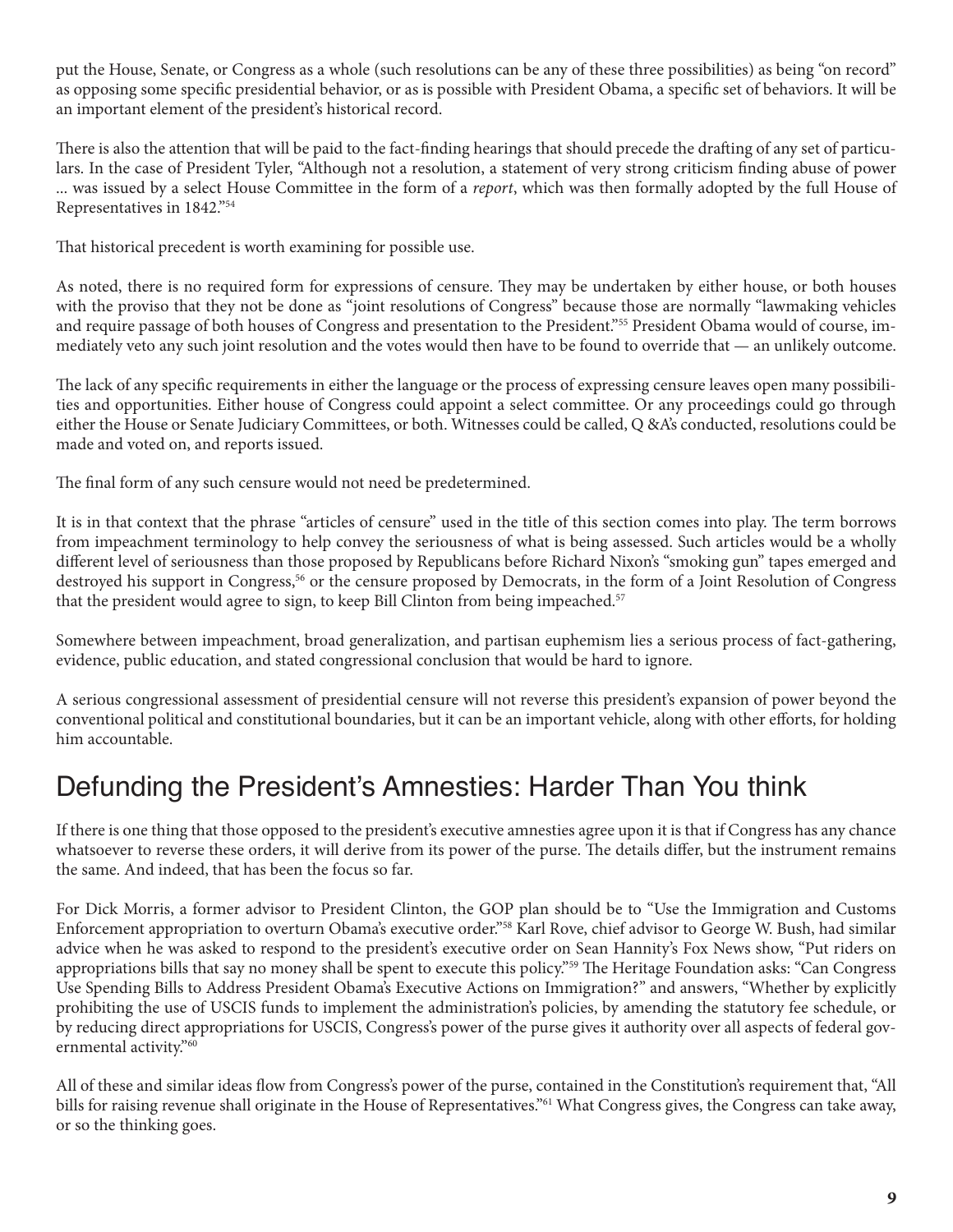Actually, as Republicans have found, it is not so easy to defund the president's executive amnesties.

**Can Congress defund the DHS? Yes, No, Maybe.** The first idea put forward was that in order to avoid a general government shutdown for which the Republicans would surely be blamed, the House would simply defund the parts of the DHS implementing the president amnesty.

That idea soon floundered on the following realization:<sup>62</sup>

*If funding for the Department of Homeland Security runs out at the end of February, it is unlikely that it would slow*  the Obama administration down. Instead, the federal government would have little difficulty proceeding to implement *the president's executive action on immigration as planned. U.S. Citizenship and Immigration Services, the agency responsible for processing applications related to the president's amnesty, is fee-based. This means it's not beholden to the hotly contested annual appropriations, as are other agencies within DHS, such as Border Patrol and Immigration and Customs Enforcement.*

On November 20, 2014, the House Appropriations Committee Chairman Hal Rogers (R-Ky.) confirmed this and said that lawmakers lacked the authority to defund Obama's order to defer deportations. His office said, in a statement,

*This agency is entirely self-funded through the fees it collects on various immigration applications, Congress does not appropriate funds for any of its operations, including the issuance of immigration status or work permits, with the exception of the "E-Verify" program. Therefore, the appropriations process cannot be used to 'defund' the agency.*<sup>63</sup>

Five days latter, a *Breitbart* news story contended that, "The Congressional Research Service (CRS) has concluded that House Appropriations Committee chairman Rep. Hal Rogers (R-Ky.) is wrong, and that Congress can in fact block funding for President Barack Obama's executive amnesty order."<sup>64</sup> Several other news outlets picked up the item,<sup>65</sup> but in the rush lost sight of what the original report had said.

The CRS report stated:

*A fee-funded agency or activity typically refers to one in which the amounts appropriated by Congress for that agency or activity are derived from fees collected from some external source. Importantly, amounts received as fees by federal agencies must still be appropriated by Congress to that agency in order to be available for obligation or expenditure by the agency. In some cases, this appropriation is provided through the annual appropriations process. In other instances, it is an appropriation that has been enacted independently of the annual appropriations process (such as a permanent appropriation in an authorizing act).* In either case, the funds available to the agency through fee collections would be subject to the same potential restrictions imposed by Congress on the use of its appropriations as any other type of appropriated funds.<sup>66</sup> (Emphasis added.)

A follow-up analysis prepared for Rep. Pete Sessions (R-Texas), found that to change DHS's ability to spend the money it collects through fees,<sup>67</sup>

*An enactment of law would be required to alter these existing statutory provisions concerning the collection of the fees in the Immigration Examinations Fee Account, their availability for expenditure, or to prohibit their use for certain purposes.* Provisions of a bill or joint resolution to accomplish these purposes would be subject to the constitutional requirements associated with the lawmaking process, which include that the measure be presented to the president for his approval. (Emphasis added.)

**Legislation: The Real Problem with the Defunding Strategy.** And what are those "same restrictions" referred to the CRS analysis? They refer to the fact, noted in the analysis that, "Where Congress has done so, 'an agency is not free simply to disregard statutory responsibilities.' Therefore, *if a statute were enacted which prohibited appropriated funds from being used for some specified purposes, then the relevant funds would be unavailable to be obligated or expended for those purposes*."68 (Emphasis added.)

Note the italicized words, if a statue were enacted, "then the relevant funds would be unavailable to be obligated or expended for those purposes." *If* Congress passed a law specifying what its DHS funds could and could not be used for, *then* DHS would be required to comply.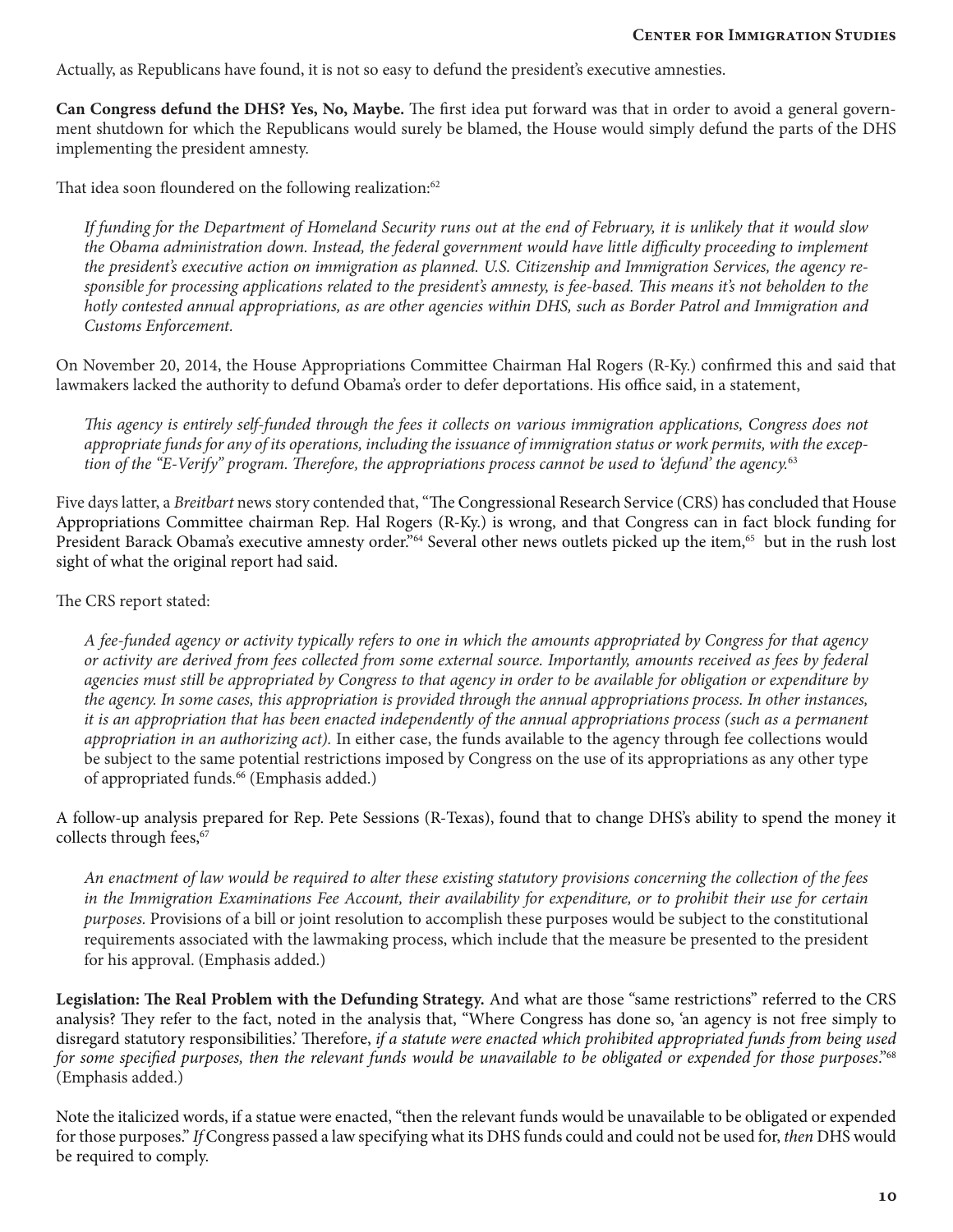Of course, the hard, almost insurmountable part is contained in the first part of that sentence. "If Congress passes a bill" means that both houses of Congress must pass that bill, and if they do so, the president must sign it in order for it to become effective.

To sum, up what is involved in passing a law that keeps DHS from implementing the president's executive amnesty includes: (1) the number of votes needed to pass legislation in the House; (2) the number of votes needed to pass legislation in the Senate; (3) the number of votes need to overcome a minority filibuster in the Senate; (4) whether the president will sign or veto the bill; and the number of votes needed in both (5) the House and (6) the Senate to overcome a presidential veto.

The numbers that Republicans need to pass immigration legislation depend on its content, but are certainly doable as they have majorities in both houses. The real question here is what kind of bill.

It cannot be simply assumed that because Republicans are in the majority any immigration bill will pass. That was obvious when "26 Republicans — including several new members from suburban districts around Chicago, Las Vegas, Miami, and Philadelphia — joined Democrats in voting against a proposal to end Obama's Deferred Action for Childhood Arrivals program."69 A bill that excluded rescinding the DACA program, "passed 236 to 191 with the support of two moderate Democrats. But 10 Republicans voted against the final bill."70

In short, the content of any Republican-based bill counts, not least of all to Republicans. As one observer's tart, but true headline read, "On immigration, it's GOP v. GOP."71

Only when they have agreed on a bill that will gain maximum Republican support will they then face the legislative gantlet of finding the votes to overcome minority filibusters and presidential vetoes.

Indeed, this is the basic problem with *any* legislative effort to restrict or roll back the president's executive amnesties, including the possible use of the Congressional Review Act, 72 attaching special riders to spending bills,73 and passing bills that directly negate the president's executive amnesties.<sup>74</sup>

And in the meantime, the president's legislative amnesties will continue to be implemented creating "political facts" that will be harder to overcome as they become more entrenched in the fabric of political life.

Yet there is another way. Sometimes finding a way does not require a silver bullet, secret weapon, or even the political equivalent of a holy grail. Sometimes the answer is hidden in plain sight.

## Hidden in Plain Sight: An Unlikely Centerpiece for Countering the President's Executive Amnesties

Republicans and their allies among real immigration reformers have been frantically searching for some method to roll back and ultimately rescind the president's actions. This has proved to be more fervently desired than easily accomplished. Attempts to defund DHS in the original "lame-duck" appropriations bill in late 2014 ran directly into the threat of a presidential veto that would have easily been sustained or a Republican filibuster leading to the shutdown of the government.75 A number of Republicans were against this strategy.76

Then came the effort to take up DHS funding after the new Congress had been sworn in and Republicans were in the majority in both houses. Republicans considered several bills that would defund the president's immigration amnesties. That effort was undermined by the Paris terrorist attacks that, as one headline aptly put it, "raise [the] stakes for looming immigration fight."77 As expected, administration officials pressed the point with DHS Secretary Jeh Johnson saying, "I do not want to see the budget of Homeland Security used as a political football. For the homeland security of this nation, we need an appropriations bill and we need it soon."78

A defunding bill did pass the House by a vote of 236 to 191 with the support of two moderate Democrats but, as noted, 10 Republicans voted against the final bill.79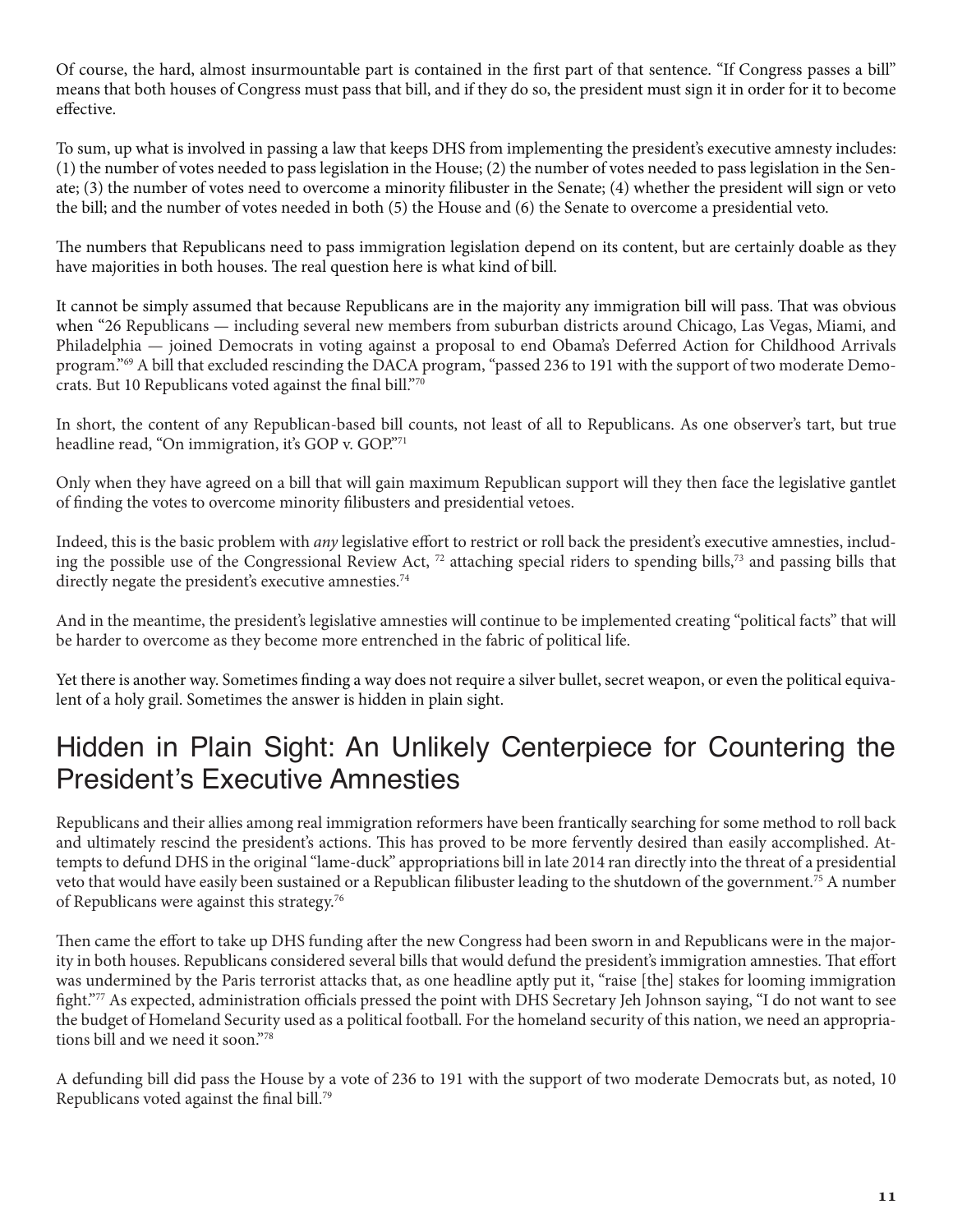The *Wall Street Journal* dryly noted, "The House plan is unlikely to have the 60 votes necessary to clear the Senate," and that is even before the president, "vowed to veto a proposed Republican funding plan for the Department of Homeland Security that seeks to tie administration changes on immigration policy to departmental spending."80

**Defund What, Exactly?** The question that frames this section seems like an odd one, until you recall that the president's executive amnesties contain a number of core elements.<sup>81</sup> They include:

- 1. The ability to grant "parole", or "parole in place" and then allow adjustment to nonimmigrant status, lawful permanent resident status, or to obtain work authorization;
- 2. The number of "prosecutorial discretion" and "deferred action" memos put into place by John Morton and consolidated and expanded by DHS Secretary Jeh Johnson's 10 memos issued on November 20, 2014;
- 3. The Deferred Action for Childhood Arrivals memo issued on June 15, 2012, and renewed and expanded by Secretary Johnson in the November 2014 memos;
- 4. The administrative decision to process unaccompanied alien children according to its interpretation of the William Wilberforce Trafficking Victims Protection reauthorization Act of 2008,<sup>82</sup> which resulted in few being deported,<sup>83</sup> and many being quietly released into many parts of the United States<sup>84</sup> with instructions to appear for court dates, which many,<sup>85</sup> perhaps most, did not;<sup>86</sup>
- 5. Allowing those who are legalized through "prosecutorial discretion" and "deferred action" or who achieve the status of "qualified alien" by being administratively legalized for the purposes of receiving federal and state benefits, to receive them;
- 6. Proscribing state-federal immigration enforcement cooperation for all but the highest priority national security threats and convicted felon aliens; and
- 7. Expanding the waiver of the 3- and 10-year bars to adjustments in status by illegal aliens still living in the United States.

That's a substantial list and goes well beyond the legalization of those illegal aliens who, in the words of the Johnson memo, "have, on the date of this memorandum, a son or daughter who is a U.S. citizen or lawful permanent resident; have continuously resided in the United States since before January 1, 2010; are physically present in the United States on the date of this memorandum, *and* at the time of making a request for consideration of deferred action with USCIS; have no lawful status on the date of this memorandum; are not an enforcement priority as reflected in the November 20, 2014, Policies for the Apprehension, Detention, and Removal of Undocumented Immigrants Memorandum; and present no other factors that, in the exercise of discretion, makes the grant of deferred action inappropriate."87

As noted, the focus of almost all the department's resources on Priority I aliens consisting of those who are national security threats and convicted of serious felonies *essentially provides de facto legalization to almost the entire illegal immigrant population, minus terrorists and convicted felons, and multiple misdemeanants*.

That is why the phrase "The President's Nullification of Immigration Enforcement" seems apt.

**Choosing a Focus.** Going through the list it is clear that there are a number of pernicious elements in the president's various executive amnesty initiatives. They are not all of one kind and so do not lend themselves to a single solution.

At least initially, any legislative-based strategy will have to make choices, giving higher priority to some items and lower priority to others. In my view, there are two equally high priorities among the many damaging presidential initiatives that must be addressed and somehow rescinded: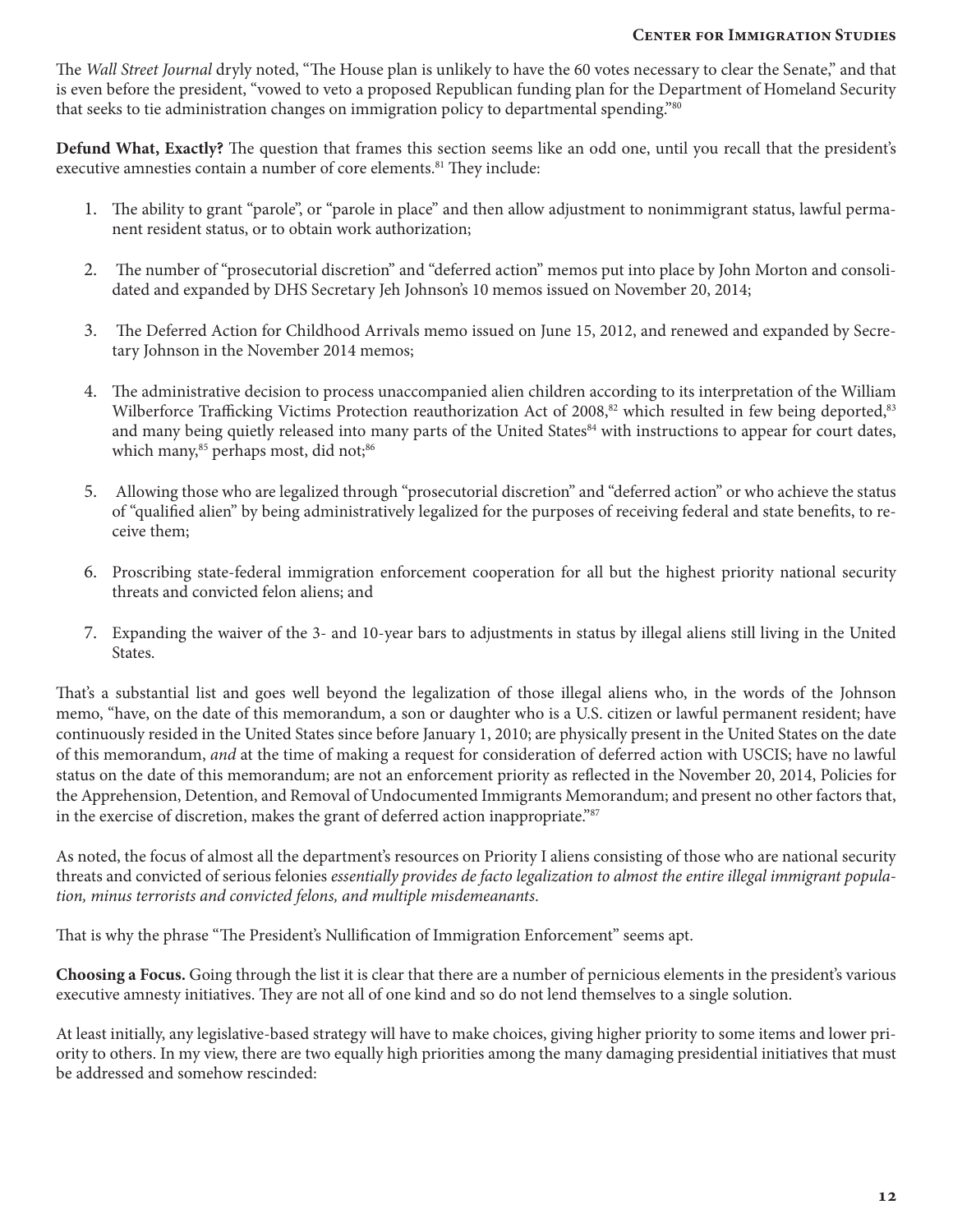- 1. The potential legalization of up to five million illegal aliens covered by Mr. Johnson's November 20 memo, noted above; and
- 2. The series of memos codifying the nation's enforcement priorities into a three-tier system in which only a portion of the Priority I illegal aliens are in danger of being removed from the country.

The first is critical because it sets into motion a usurpation of congressional authority and attempts to codify it so that it becomes a *fait accompli*. If that happens, the pressures to formally legalize this group and provide a pathway to citizenship, with all the attending implications (and there are many) will be harder to resist the more time that passes. That is one reason why all the efforts, legislative and otherwise, even if they don't come to an immediate and successful conclusion, are very important. They stake out an important position that says in effect: Time may be passing, but this does not make the president's actions any more legitimate or acceptable.

The second is critical because even if the president's amnesty for the up to five million illegal immigrants were to magically and immediately be rescinded, the country would still be left with the nullification of its immigration enforcement procedures because of the president's three-tiered enforcement priority system. In that system, ordinary immigration enforcement ceases to exist for all intents and purposes.

Neither of these two core problems can be addressed, given the distribution of power in the House and Senate, by any strategy of legislative defunding. Yet there is a way to deal with at least the first that centers on the most mundane of congressional functions — oversight.

**Congressional Oversight.** Oversight is not a flashy congressional function, although it can sometimes produce fireworks. Its essential features derive from Congress's legislative function and division of expertise reflected in the committee system. Congressional oversight may be thought of as the nation's ongoing policy seminar, in which public issues and possible legislation to address them are examined and debated. As part of this process, and in keeping with the modern emergence of the president and White House as a source of policy entrepreneurship, Congress now routinely examines executive policies. This is not a matter of stretching the limits of the separation of powers, but rather reflects the fact that Congress and the executive branch share a number of powers as well as interests in the domestic and foreign policy domains.

Since Congress is the source of most of the nation's laws, and the president is the country's chief executive officer charged with carrying them out, there is a built-in interest in seeing how well the president is performing that central constitutional function. That is uniquely a matter of congressional oversight, and in the case of this president's abuse of his constitutional role in issuing his executive amnesties, a necessary one.

The ordinary routine of congressional oversight involves calling and hearing witnesses testify, developing leads for committee investigations, and developing or obtaining written materials relevant to either investigations or hearings. All of these functions have obvious relevance to examining the president's administrative amnesties, but there is one line of inquiry that makes the oversight potentially devastating to the constitutional basis of the president's executive orders — the Achilles Heel of the case-by-case requirement.

**The Achilles Heel of President Obama's Executive Amnesties.** If you read through the memos issued by Secretary Johnson and the legal rationale prepared by the Office of Legal Counsel as the constitutional justification for the president's actions you will see four words used repeatedly, almost repetitively: "case-by-case basis."

So, for example, consider the following, all drawn from one of the secretary's 10 memos:<sup>88</sup>

- "They [rules for prosecutorial discretion] are not designed to be blindly enforced without consideration given to the *individual circumstances* of each case."
- "Deferred action is a form of prosecutorial discretion by which the secretary deprioritizes an *individual's case* for humanitarian reasons, administrative convenience, or in the interest of the department's overall enforcement mission."
- "Most recently, beginning in 2012, Secretary Napolitano issued guidance for *case-by-case deferred action* with respect to those who came to the United States as children, commonly referred to as 'DACA.'"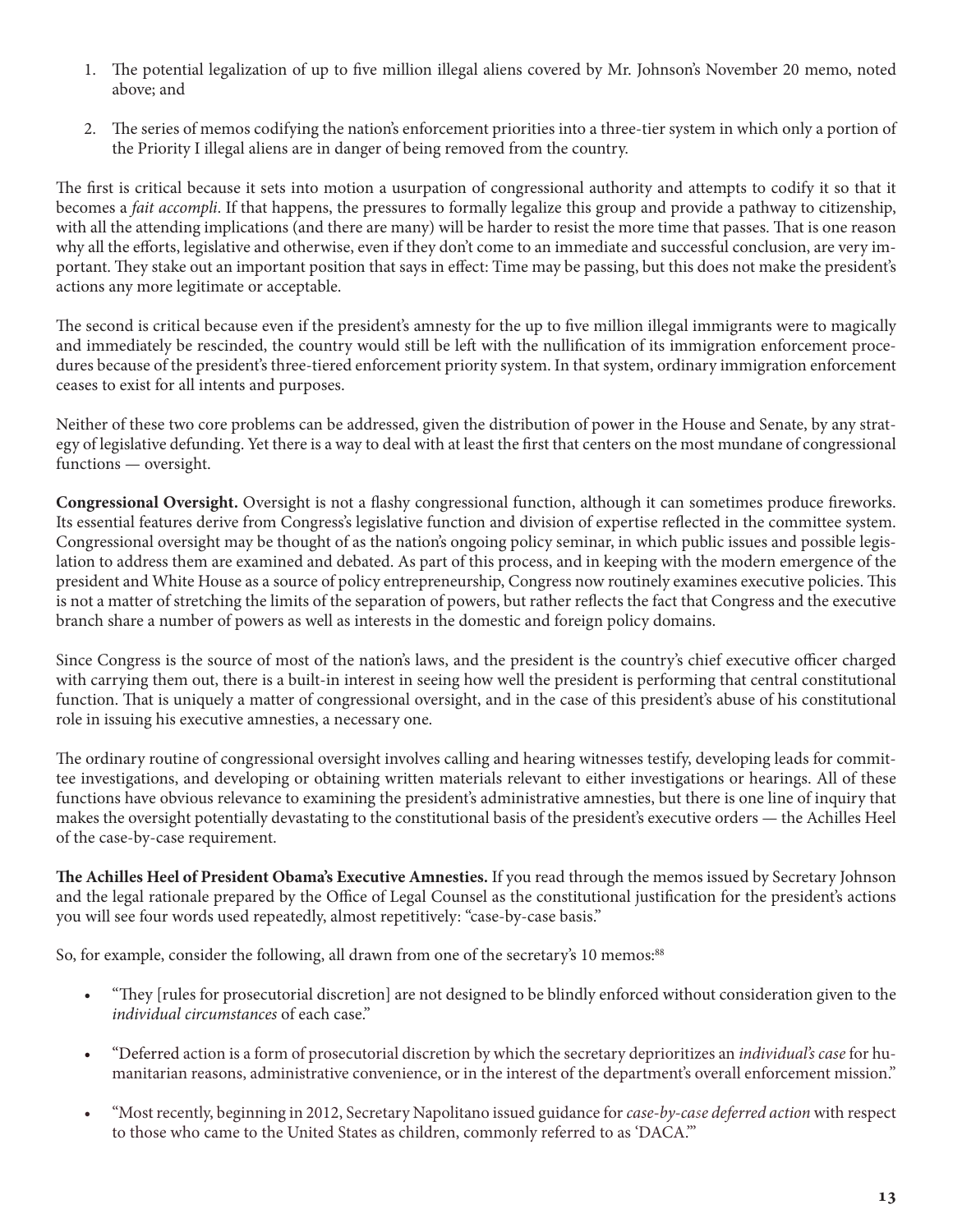- "As an act of prosecutorial discretion, deferred action is legally available so long as it is granted on *a case-by-case basis*."
- "By this memorandum, I am now expanding certain parameters of DACA and issuing guidance *for case-by-case use of deferred action* for those adults who have been in this country since January 1, 2010."
- "DACA provides that those who were under the age of 31 on June 15, 2012, came to the United States before reaching their 16th birthday, and have continuously resided in the United States since June 15, 2007, up to the present time, and who meet specific educational criteria are eligible for deferred action *on a case-by-case basis.*"
- "*Case-by-case exercises* of deferred action for children and long-standing members of American society who are not enforcement priorities are in this nation's security and economic interests and make common sense."
- "I hereby direct USCIS to establish a process, similar to DACA, for exercising prosecutorial discretion through the use of deferred action, *on a case-by-case basis,* to those individuals who..."
- "ICE is further instructed to review pending removal cases, and seek administrative closure or termination of the cases of individuals identified who meet the above criteria, and to refer such individuals to USCIS for *case-by-case determinations*."
- "As an act of prosecutorial discretion, deferred action is legally available so long as it is granted on *a case-by-case basis*, and it may be terminated at any time at the agency's discretion."
- "Under any of the proposals outlined above, immigration officers will be provided with specific eligibility criteria for deferred action, *but the ultimate judgment as to whether an immigrant is granted deferred action will be determined on a case-by-case basis."*
- "Historically, deferred action has been used on behalf of particular individuals, and *on a case-by-case basis*."

The emphasis on individual and case-by-case assessment is obvious. The question is: Why is that phrase repeated 11 times in a five-page memo? The answer has to do with the constitutional requirements of exercising "prosecutorial discretion", namely that:

*Individual and case by case assessment are absolutely essential to establishing the constitutional validity of the use of "prosecutorial discretion" and "deferred action".*

**The Office of Legal Counsel's Analysis of the President's Constitutional Obligations.** The Office of Legal Counsel's rationale for the president's executive amnesties is worth a close reading for what it sets out as the basis for constitutional legality and political legitimacy regarding the president's actions.<sup>89</sup> Like Secretary Johnson's November 2104 memos, the OLC's analysis makes repeated use of the individual and case-by-case assessment wording,<sup>90</sup> but that is not our main concern here. Rather, we are interested in *why* individual and case-by-case wording is so important.

What follows are excerpts from the OLC brief, arranged in order of appearance, that make absolutely clear the mandatory constitutional requirement that any grant of "prosecutorial discretion" or "deferred action" be individualized.

There is certainly a recognized exercise of discretion, both in general and in particular with respect to immigration enforcement:

- "With respect to removal decisions in particular, the Supreme Court has recognized that 'the broad discretion exercised by immigration officials' is a 'principal feature of the removal system' under the INA." (p. 5)
- "Immigration officials' discretion in enforcing the laws is not, however, unlimited. Limits on enforcement discretion are both implicit in, and fundamental to, the Constitution's allocation of governmental powers between the two political branches." (p. 5)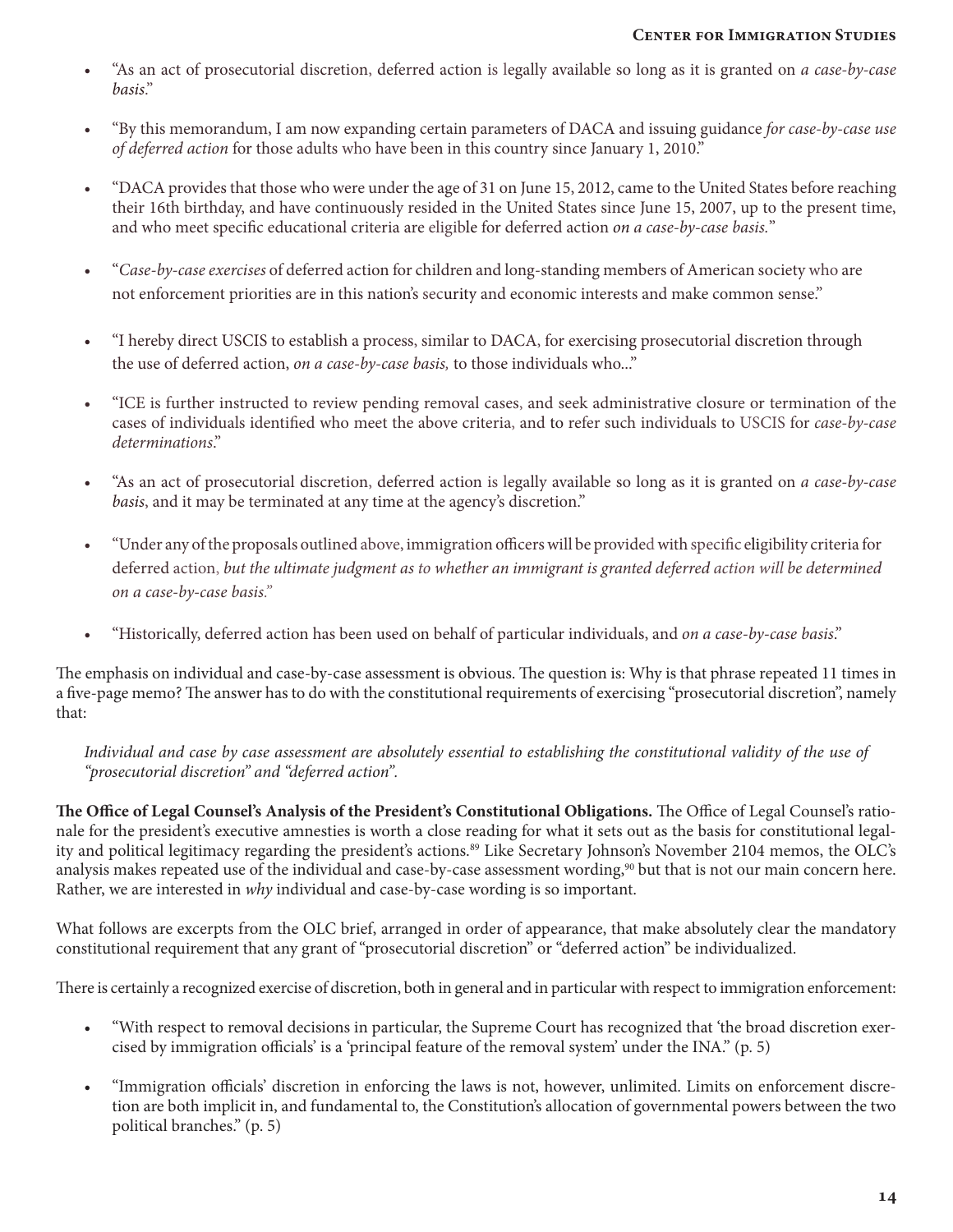However, the limits of "discretion" are vague and have been defined in the past through the political process:

- "These limits, however, are not clearly defined. The open-ended nature of the inquiry under the Take Care Clause — whether a particular exercise of discretion is 'faithful' to the law enacted by Congress — does not lend itself easily to the application of set formulas or bright-line rules. And because the exercise of enforcement discretion generally is not subject to judicial review neither the Supreme Court nor the lower federal courts have squarely addressed its constitutional bounds." (pp. 5-6)
- "Rather, the political branches have addressed the proper allocation of enforcement authority through the political process." (p. 6)

Congress has a role in setting limits to executive discretion:

• "As the Court noted in *Chaney*, Congress 'may limit an agency's exercise of enforcement power if it wishes, either by setting substantive priorities, or by otherwise circumscribing an agency's power to discriminate among issues or cases it will pursue.'" (p. 6)

Moreover, there are clearly recognized limits to executive discretion:

- "[T]he Executive cannot, under the guise of exercising enforcement discretion, attempt to effectively rewrite the laws to match its policy preferences." (p. 6)
- "Third, the Executive Branch ordinarily cannot, as the Court put it in *Chaney*, 'consciously and expressly adopt a general policy' that is so extreme as to amount to an abdication of its statutory responsibilities." (p. 7)
- "Abdication of the duties assigned to the agency by statute is ordinarily incompatible with the constitutional obligation to faithfully execute the laws." (p. 7)

How does the executive branch keep from overstepping its constitutional boundaries in exercising discretion?

- "Finally, lower courts, following *Chaney*, have indicated that non-enforcement decisions are most comfortably characterized as *judicially unreviewable exercises of enforcement* discretion when they are made on a case-by-case basis." (p. 7, emphasis added.)
- "That reading of *Chaney* reflects a conclusion that case-by-case enforcement decisions generally avoid the concerns mentioned above." (p. 7)
- "Individual enforcement decisions made on the basis of case-specific factors are also unlikely to constitute 'general polic[ies] that [are] so extreme as to amount to an abdication of [the agency's] statutory responsibilities." (p. 7)

Do "general policies" violate constitutional restraints? No, not if they operate on a case-by-case basis:

- "That does not mean that all 'general policies' respecting non-enforcement are categorically forbidden: Some 'general policies' may, for example, merely provide a framework for making individualized, discretionary assessments about whether to initiate enforcement actions in particular cases. *Cf. Reno v. Flores*, 507 U.S. 292, 313 (1993) (explaining that an agency's use of 'reasonable presumptions and generic rules; is not incompatible with a requirement to make individualized determinations). *But a general policy of non-enforcement that forecloses the exercise of case-by-case discretion poses special risks; that the agency has exceeded the bounds of its enforcement discretion*. *Crowley Caribbean Transp.*, 37 F.3d at 677." (p. 7, emphasis added.)
- "The policy would instruct that resources should be directed to these priority categories in a manner 'commensurate with the level of prioritization identified.' It would, however, also leave significant room for immigration officials to evaluate the circumstances of individual cases." (p. 8)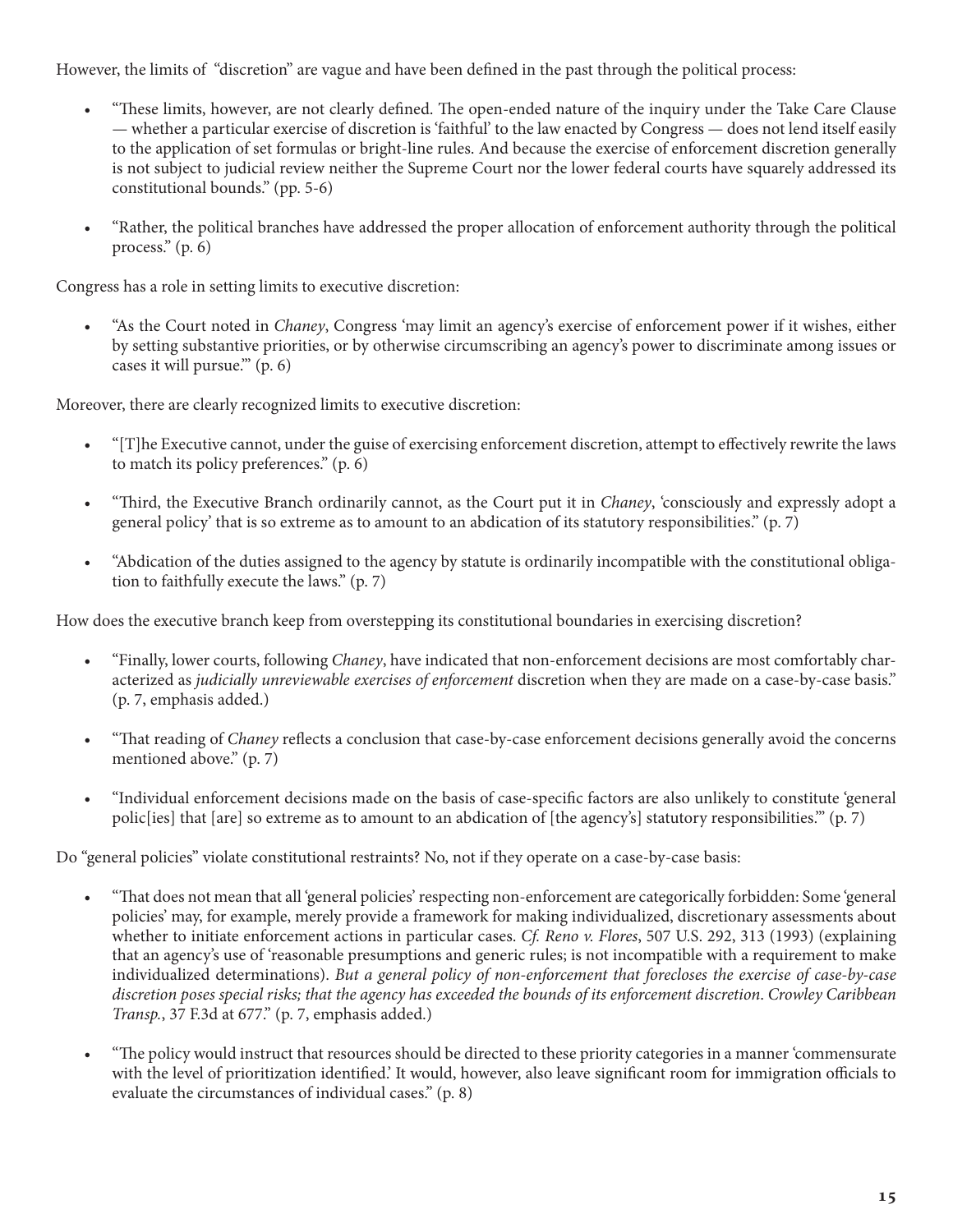- "In our view, DHS's proposed prioritization policy falls within the scope of its lawful discretion to enforce the immigration laws."(p.9) [Because] "…, although the proposed policy is not a single-shot non-enforcement decision,' neither does it amount to an abdication of DHS's statutory responsibilities, or constitute a legislative rule overriding the commands of the substantive statute. *Crowley Caribbean Transp.*, 37 F.3d at 676–77. *The proposed policy provides a general framework for exercising enforcement discretion in individual cases*, rather than establishing an absolute, inflexible policy of not enforcing the immigration laws in certain categories of cases. " (p.10, emphasis added.)
- "And, significantly, the proposed policy does not identify any category of removable aliens whose removal may not be pursued under any circumstances." (p. 11)
- "Accordingly, the policy provides for case-by-case determinations about whether an individual alien's circumstances warrant the expenditure of removal resources, employing a broad standard that leaves ample room for the exercise of individualized discretion by responsible officials." (p. 11)
- "For these reasons, the proposed policy avoids the difficulties that might be raised by a more inflexible prioritization policy and dispels any concern that DHS has either undertaken to rewrite the immigration laws or abdicated its statutory responsibilities with respect to non-priority aliens." (p. 11)

The OLC reports that when it was asked about expanding a DACA-like program to new groups of illegal aliens, it advised that a case-by-case procedure was constitutionally required:

*We advised that it was critical that, like past policies that made deferred action available to certain classes of aliens, the DACA program require immigration officials to evaluate each application for deferred action on a case-by-case basis, rather than granting deferred action automatically to all applicants who satisfied the threshold eligibility criteria.* (p. 18, fn. 8)

### and

*The guarantee of individualized, case-by-case review helps avoid potential concerns that, in establishing such eligibility criteria, the Executive is attempting to rewrite the law by defining new categories of aliens who are automatically entitled to particular immigration relief*." *See Crowley Caribbean Transp.*, 37 F.3d at 676–77; *see also Chaney*, 470 U.S. at 833 n.4." (p. 23)

One indication of the legality of the president's executive amnesties is that Congress has afforded similar support or acted in accordance with similar principles before:

*Congress's apparent endorsement of certain deferred action programs does not mean, of course, that a deferred action program can be lawfully extended to any group of aliens, no matter its characteristics or its scope, and no matter the circumstances in which the program is implemented. Because deferred action, like the prioritization policy discussed above, is an exercise of enforcement discretion rooted in the Secretary's broad authority to enforce the immigration laws and the President's duty to take care that the laws are faithfully executed, it is subject to the same four general principles previously discussed.* (p. 24)

### and

*Thus, any expansion of deferred action to new classes of aliens must be carefully scrutinized to ensure that it reflects considerations within the agency's expertise, and that it does not seek to effectively rewrite the laws to match the Executive's policy preferences.* (p. 24)

and

*And any new deferred action program* should leave room for individualized evaluation of whether a particular case *warrants the expenditure of resources for enforcement*. (p. 24, emphasis added.)

While there is precedent for "prosecutorial discretion" and deferred action" in the history of congressional lawmaking and executive discretion, this is not sufficient to establish the constitutional legitimacy of any new program: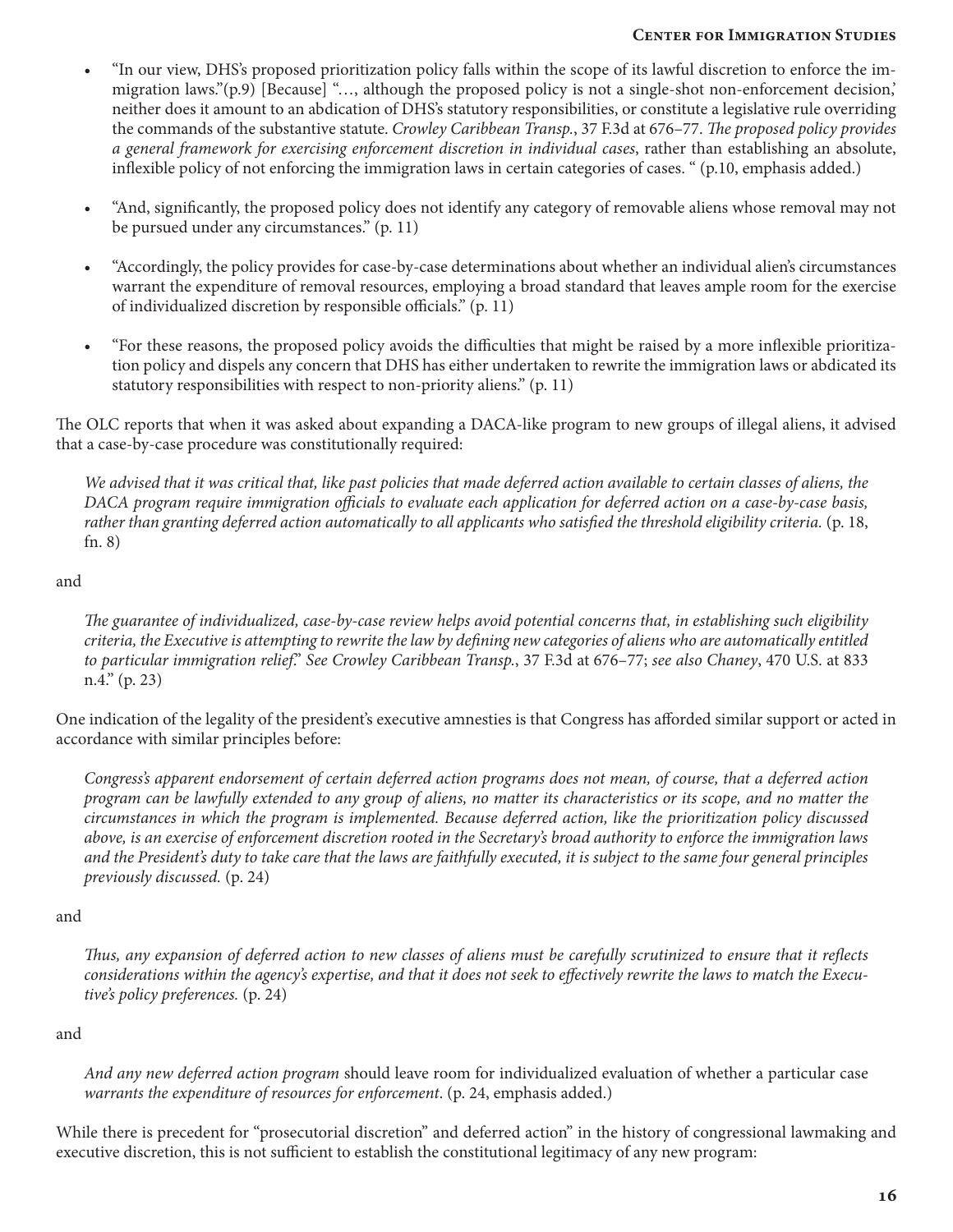*Furthermore, because deferred action programs depart in certain respects from more familiar and widespread exercises of enforcement discretion, particularly careful examination is needed to ensure that any proposed expansion of deferred action complies with these general principles, so that the proposed program does not, in effect, cross the line between executing the law and rewriting it.* (p. 24)

and

*We also do not believe DHS's proposed program amounts to an abdication of its statutory responsibilities, or a legislative rule overriding the commands of the statute.* (p. 28)

and

*The fact that the proposed program would defer the removal of a subset of these removable aliens—a subset that ranks near the bottom of the list of the agency's removal priorities — thus does not, by itself, demonstrate that the program amounts to an abdication of DHS's responsibilities. And the case-by-case discretion given to immigration officials under DHS's proposed program alleviates potential concerns that DHS has abdicated its statutory enforcement responsibilities with respect to, or created a categorical, rule-like entitlement to immigration relief for, the particular class of aliens eligible for the program. An alien who meets all the criteria for deferred action under the program would receive deferred action only if he or she "present[ed] no other factors that, in the exercise of discretion," would "make the grant of deferred action inappropriate."* (pp. 28-29)

The new exercise of "prosecutorial discretion" and "deferred action "programs resemble aspects of past congressional and executive actions:

*Finally, the proposed deferred action program would resemble in material respects the kinds of deferred action programs Congress has implicitly approved in the past, which provides some indication that the proposal is consonant not only with interests reflected in immigration law as a general matter, but also with congressional understandings about the permissible uses of deferred action.* (p. 29)

However, in certain very material respects they do not:

*We recognize that the proposed program would likely differ in size from these prior deferred action programs. Although DHS has indicated that there is no reliable way to know how many eligible aliens would actually apply for or would be likely to receive deferred action following individualized consideration under the proposed program, it has informed us that approximately 4 million individuals could be eligible to apply.* See *Shahoulian E-mail. We have thus considered whether the size of the program alone sets it at odds with congressional policy or the Executive's duties under the Take Care Clause. In the absence of express statutory guidance, it is difficult to say exactly how the program's potential size bears on its permissibility as an exercise of executive enforcement discretion. But because the size of DHS's proposed program corresponds to the size of a population to which Congress has granted a prospective entitlement to lawful status without numerical restriction, it seems to us difficult to sustain an argument, based on numbers alone, that DHS's proposal to grant a limited form of administrative relief as a temporary interim measure exceeds its enforcement discretion under the INA. Furthermore, while the potential size of the program is large, it is nevertheless only a fraction of the approximately 11 million undocumented aliens who remain in the United States each year because DHS lacks the resources*  to remove them; and, as we have indicated, the program is limited to individuals who would be unlikely to be removed *under DHS's proposed prioritization policy. There is thus little practical danger that the program, simply by virtue of its size, will impede removals that would otherwise occur in its absence. (pp. 30-31)*

*In light of these considerations, we believe the proposed expansion of deferred action to the parents of U.S. citizens and LPRs is lawful.* (p. 31)

Why does the OLC conclude that the president's executive amnesties are legal? Because:

The program provides for the exercise of case-by-case discretion, *thereby avoiding creating a rule-like entitlement to immigration relief or abdicating DHS's enforcement responsibilities for a particular class of aliens.* (p. 31, emphasis added.)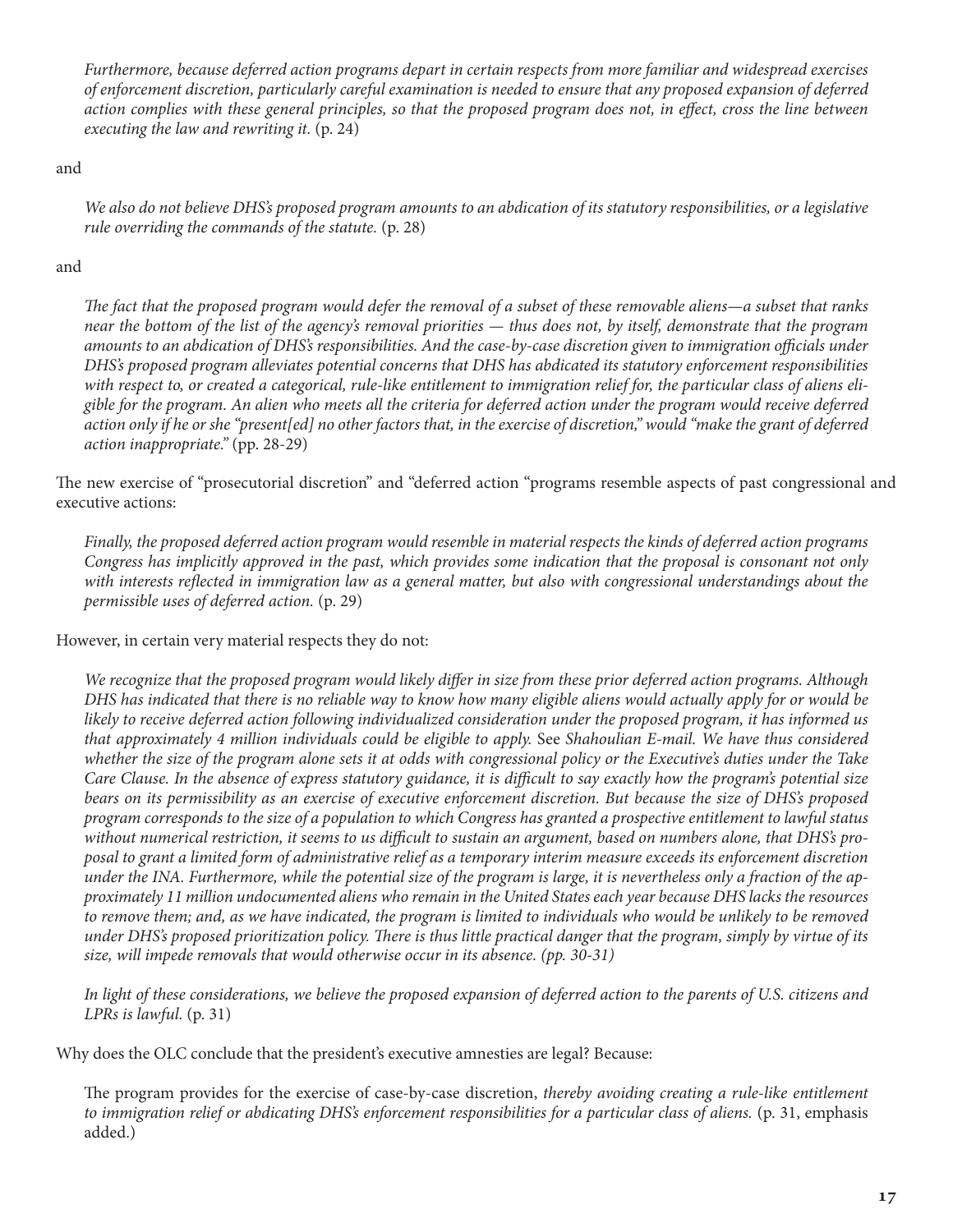## Case-by-Case Assessment and Congressional Oversight

There is no real way to know how many illegal aliens will apply for amnesty under the president's executive orders. The number that is frequently used is "up to five million",<sup>91</sup> although other numbers — four million<sup>92</sup> and 3.7 million<sup>93</sup> — have been used.

What is clear is preparation for the president's executive amnesty is up and running, unless judicial decisions permanently enjoin their implementation. Immigrations officials have been telling potential applicants "not to worry" about their status when applying.<sup>94</sup> Illegal aliens are flocking to information sessions.<sup>95</sup>

If and when the courts allow, the White House "is planning a quick start, according to officials familiar with the plans."96 The administration,

*[P]lans to begin accepting applications in late February under an expanded program for those who came to the U.S. illegally as children (Deferred Action for Childhood Arrivals, or DACA). And the agency is looking to May to implement the biggest, and most controversial, plank of Obama's plan — effectively legalizing potentially millions of parents of U.S. citizens and legal residents.*<sup>97</sup>

The Department of Homeland security is already hiring 1,000 new employees to process the applications.<sup>98</sup> They will work in newly leased office space in the Crystal City neighborhood of Arlington, Va., conveniently located within easy distance of congressional hearings.99

The potential vastness of the applicant pool coupled with the effort to quickly ramp the program up has raised concerns, namely: "Nearly two months after President Obama announced his immigration executive actions, questions remain over whether the Department of Homeland Security can be ready to process millions of additional immigrants through an already-burdened system."

That's one question: but there is a far more important question: How can the DHS reconcile its constitutional responsibilities to conduct an individual, case-by-case assessment with the reality of an applicant pool of up to five million applicants?

The Office of Legal Counsel analysis makes clear that individual case-by-case assessment of individual applications for the administrative relief that the president's executive amnesties provide is absolutely essential to its constitutional legality and legitimacy. It is highly unlikely, indeed almost impossible, for it to do so in any meaningful way.

Applications must be processed, documents examined, biometric examinations conducted, and interviews undertaken. Assume for the sake of discussion that four million applications are received, and not the five million number that is most frequently given. Further assume that each application takes three to five hours to process, check, and approve. Assume that all 1,000 new hires process one case in a four-hour period. With four million cases to evaluate that would equal 16 million hours of time. Then, assuming a 40-hour work week, that would make 400,000 weeks of work to process. With 1,000 workers, that would mean that each worker would spend 400 weeks processing their share of the applicant pool. Assuming no weeks off, that would mean that each of the 1,000 workers would spend approximately 7.6 years processing these applications!

This back of envelope calculation makes abundantly clear that nothing resembling a real individualized, case-by-case evaluation of an applicant is likely or even possible. Interviews can be curtailed or cut out almost altogether, as with DACA. Suspect documents could be simply accepted. Follow-up questions could not be asked. (In fact, background checks of DACA applicants were abbreviated for just such reasons.<sup>100</sup>)

In these and many other ways, the individual, case-by-case assessment of applicants could be winnowed down to a quickly completed check-list abrogating the agency's constitutional responsibilities and legitimacy. It is here, at this exact point of constitutional requirement and DHS procedure, that the oversight of the process by the House and Senate Judiciary Committees and other relevant committees is likely to have its greatest impact.

There are reports that the administration is beefing up the Justice Department with a hiring spree of pro-amnesty attorneys in anticipation of the forthcoming legal battles with Congress.<sup>101</sup> The relevant Senate and House committees should hire their own attorneys skilled in asking and getting answers to the kind of questions that will directly address whether the DHS is carrying out its constitutional mandate to really provide individual, case-by-case assessments of applications.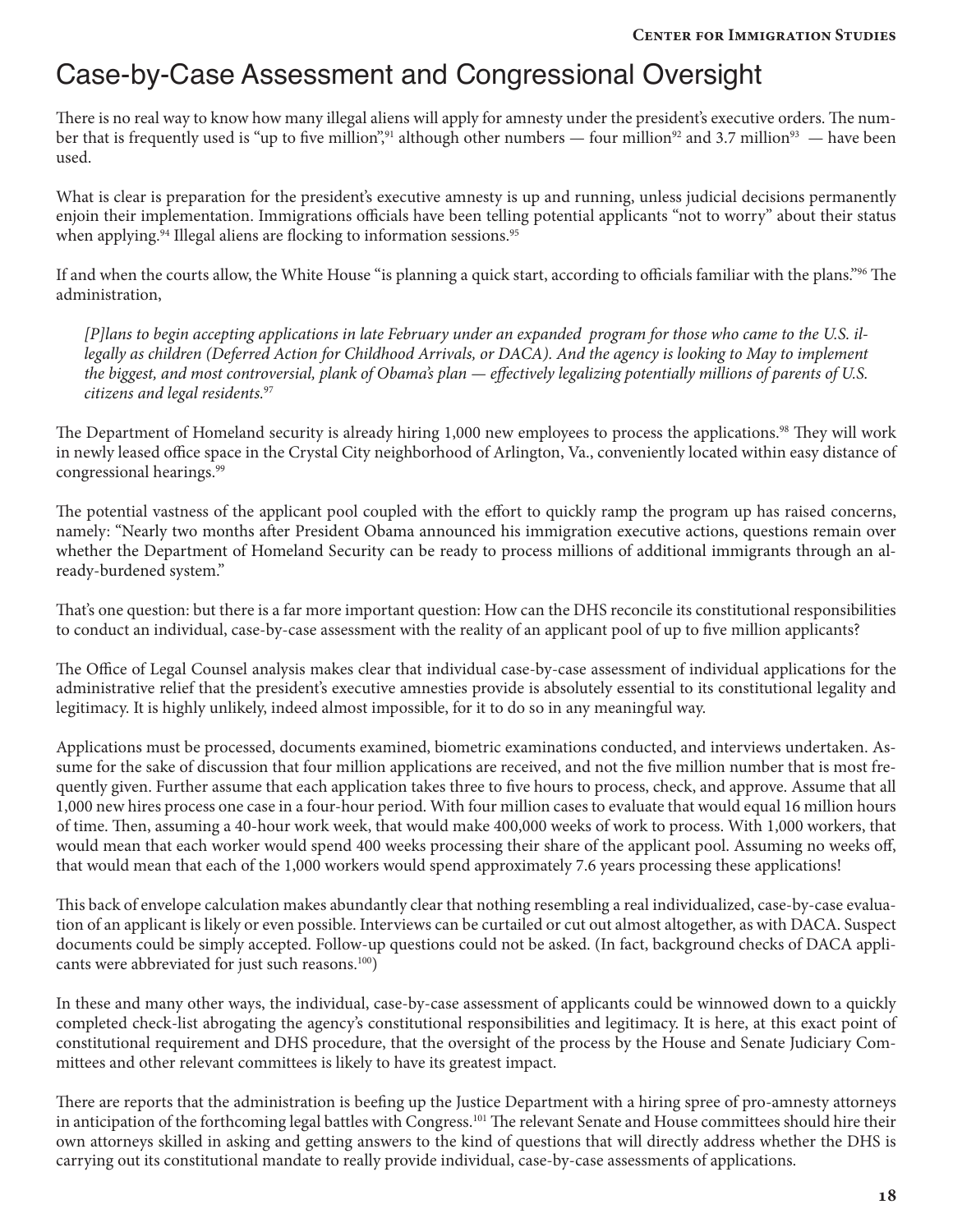Line employees and supervisors should be brought before Congress to answer, under oath, questions about the procedures being used. There are many questions that can and should be asked, among them:

- How are the 1,000 hires being trained?
- What are they being told to do?
- How much time are they spending on each applicant?
- How will that time be spent?
- What problems have they encountered?
- How have those problems been resolved, if they have?
- What will they be told to look for?
- How will they assess the value and the accuracy of the materials they are evaluating?
- What questions will be asked for all applicants?
- What materials will be used for documentation?
- What safeguards will there be to prevent fraud, and what penalties?
- How many interviews will be done?
- What will be asked?
- How will they be followed through on?

Information can be gathered. Reports made. Congressional preferences asserted and monitored. Legislation prepared, and acted upon.

Needless to say, any substantial deviation from the constitutional requirement of individual, case-by-case assessment of applicants would be a grave matter, and perhaps be the basis of an emergency application to the federal courts, legislation designed to remedy the constitutional breach attached to a must-sign bill, a vote of censure along with Articles of Censure, or any combination of these.

In the end, the most powerful weapon again the president's constitutional breach may be a simple, honest set of questions. And no institution is more constitutionally situated and functionally entitled to ask them than House and Senate oversight committees.

**Next:** Countering Executive Amnesty, Part 4

**Prologue:** "The American Immigration Reform Act of 2015"

and

**Proposed Legislation:** "The American Immigration Reform Act of 2015"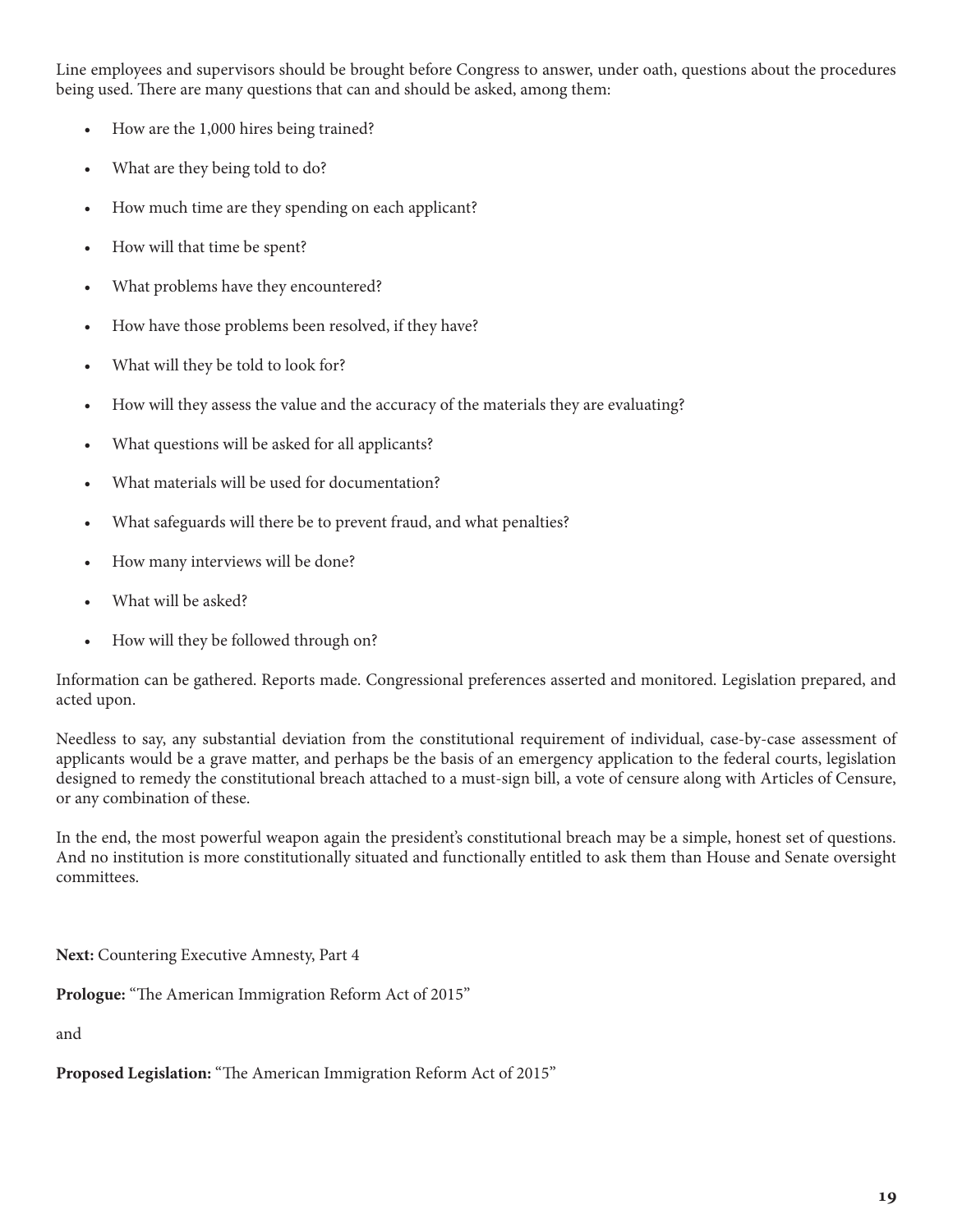# End Notes

<sup>1</sup> Pamela Constable, <u>"Judge's ruling derails plans of immigrants seeking legal status", *The Washington Post*, February 17, 2015.</u>

2 Julia Preston, ["Republicans Resist Obama's Move to Dismantle Apparatus of Deportation",](http://www.nytimes.com/2015/01/16/us/secure-communities-immigration-program-battle.html?_r=0) *The New York Times*, January 15, 2015.

<sup>3</sup> See Matt Lewis, <u>"Barack Obama has already checked out of his job",</u> *Telegraph*, July 26, 2014.

4 Julie Pace, ["Obama Starts 2015 on the Upswing, But Can It Last?"](http://www.pbs.org/newshour/rundown/obama-starts-2015-upswing-can-last/) Associated Press*,* January 7, 2015.

5 William G. Howell (with David Milton Bren), *Thinking about the Presidency: The Primacy of Power*, Princeton, N.J.: Princeton University Press, 2013.

<sup>6</sup> Michael S. Schmidt, <u>"Obama Is the Nation's Private Golfer in Chief",</u> *The New York Times*, January 3, 2015.

<sup>7</sup> ["Obamas eat at restaurant charging up to \\$500G for membership",](http://www.foxnews.com/politics/2015/01/02/obamas-eat-at-restaurant-charging-up-to-500g-for-membership/) Fox News, January 2, 2015.

<sup>8</sup> White House, <u>"Executive Office of the President"</u>.

9 Chris Cillizza, ["The remarkable collapse of our trust in government, in 1 chart",](http://www.washingtonpost.com/blogs/the-fix/wp/2014/12/04/the-remarkable-collapse-of-our-trust-in-government-in-1-chart/) *The Washington Post*, December 4, 2014.

<sup>10</sup> Damien Cave, ["On Immigration, the Hard Lines Start to Blur"](http://www.nytimes.com/2014/06/21/us/on-immigration-the-hard-lines-start-to-blur.html), *The New York Times*, June 20, 2014.

<sup>11</sup> For an analysis of the some of the difficulties with grand bargains, see Stanley Renshon, ["The Illusionary Allure of](http://cis.org/illusionary-allure) [Immigration 'Grand Bargains': An Analysis of Blue Ribbon Task Forces",](http://cis.org/illusionary-allure) Center for Immigration Studies, Washington D.C., 2010.

12 Robert Costa, ["Republican leaders hope to contain outrage in the ranks over Obama immigration moves",](http://www.washingtonpost.com/politics/republican-leaders-hope-to-contain-outrage-in-the-ranks-over-obama-immigration-moves/2014/11/20/bd78bd8c-70ce-11e4-ad12-3734c461eab6_story.html) *The Washington Post*, November 20, 2014.

13 See Ronald D. Rotunda, ["The President's Power to Waive the Immigration Laws",](http://verdict.justia.com/2015/01/12/presidents-power-waive-immigration-laws) *Justia Verdict*, January 12, 2015.

14 Shushannah Walshe, ["GOP Governors: Enough About Immigration Already"](http://abcnews.go.com/Politics/gop-governors-immigration/story?id=27063214), ABC News*,* November 14, 2014; see also Daniel J. McGraw, ["The Real GOP Split on Immigration",](http://www.politico.com/magazine/story/2015/01/gop-immigration-split-113396.html#.VTA0c0L8M3c) *Politico*, January 14, 2015.

<sup>15</sup> ["Interview with Senate Majority Leader Mitch McConnell"](http://cnnpressroom.blogs.cnn.com/2015/01/04/sen-mcconnell-im-not-opposed-to-negotiating-with-the-administration/), CNN, January 4, 2015.

<sup>16</sup> Lydia Saad, ["Cluster of Concerns Vie for Top U.S. Problem in 2014",](http://www.gallup.com/poll/180398/cluster-concerns-vie-top-problem-2014.aspx) Gallup, January 2, 2015,

<sup>17</sup> McConnell quoted in Paul Kane, ["New Senate majority leader's main goal for GOP: Don't be scary"](http://www.washingtonpost.com/politics/new-senate-majority-leaders-main-goal-for-gop-dont-be-scary/2015/01/04/80d27196-9074-11e4-a900-9960214d4cd7_story.html), *The Washington Post*, January 4, 2015.

<sup>18</sup> *Ibid.*

<sup>19</sup> ["Repeal Executive Amnesty Act of 2015"](http://www.scribd.com/doc/252070794/Aderholt-Immigration-Bill-Summary-1-7-2015#scribd).

20 United States Constitution, Article II, Sec. 1

<sup>21</sup> See Jon Roland, <u>"Meaning of 'High Crimes and Misdemeanors"</u>, The Constitutional Society, January 16, 2015: "The impeachment and removal process should be a debate on the entire field of proven and suspected misconduct by federal officials and agents under this president, and if judged to have been excessive by reasonable standards, to be grounds for removal, even if direct complicity cannot be shown."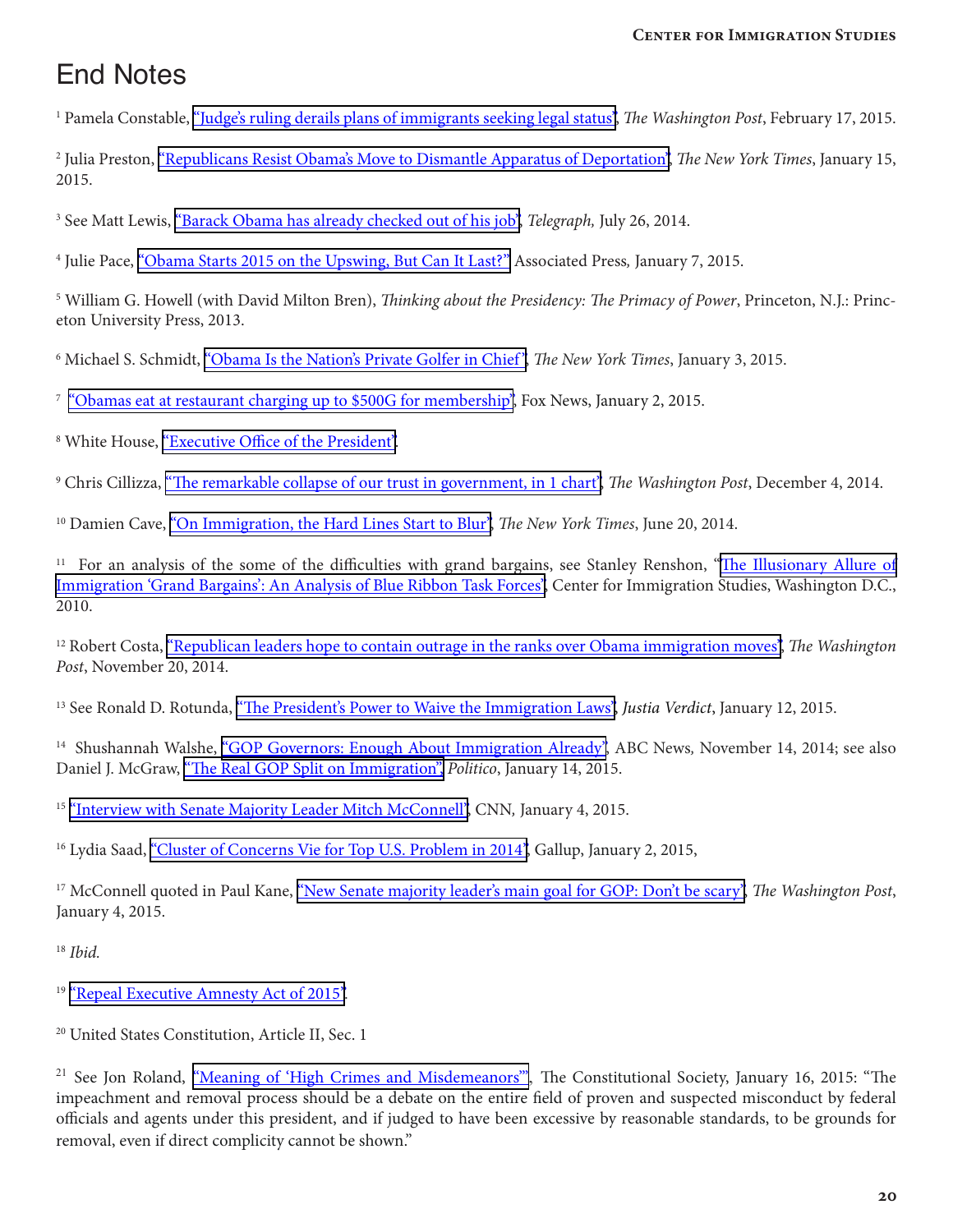<sup>22</sup> The specific details underlying these charges, and a useful factual narrative of the impeachment can be found at ["Presidential](http://www.historyplace.com/unitedstates/impeachments/nixon.htm)" [Impeachment Proceedings - Richard M. Nixon"](http://www.historyplace.com/unitedstates/impeachments/nixon.htm), The History Place, 2000.

 $23$  The specific details underlying these charges, and a useful factual narrative of the his impeachment can be found at ["Presidential Impeachment Proceedings - Bill Clinton",](http://www.historyplace.com/unitedstates/impeachments/clinton.htm) The History Place, 2000.

<sup>24</sup> ["Analysis of House Judiciary Committee Impeachment Votes",](http://watergate.info/impeachment/analysis-judiciary-committee-impeachment-votes) Watergate.info.

 $25$  Republicans controlled the House with 228 members to 206 Democrats and one Independent who normally sided with them. The votes on each article and the follow house vote are as follows:

Article 1 Approved 21-16 by the House Judiciary Committee; passed 228-206 in the House of Representatives.

Article 2: Approved 20-17 by the House Judiciary Committee; failed 229-205 in the House of Representatives.

Article 3: Approved 21-16 by the House Judiciary Committee; passed 221-212 in the House of Representatives.

Article 4: Approved 21-16 by the House Judiciary Committee failed 285-148 in the House of Representatives)

<sup>26</sup> *[Jacobellis v. Ohio](https://supreme.justia.com/cases/federal/us/378/184/case.html)* 378 U.S. 184 (1964), footnote 2/1.

27 Brian Bennett, ["High deportation figures are misleading",](http://www.latimes.com/nation/la-na-obama-deportations-20140402-story.html#page=1) *Los Angeles Times*, April 1, 2014.

<sup>28</sup> See Politifact's [Truth-o-Meter](http://www.politifact.com/truth-o-meter/statements/).

<sup>29</sup> Ashley Parker, ["House G.O.P. Files Lawsuit in Battling Health Law",](http://www.nytimes.com/2014/11/22/us/politics/obamacare-lawsuit-filed-by-republicans.html) *The New York Times*, November 21, 2014.

30 Josh Gerstein and Maggie Haberman, ["More turmoil for House GOP lawsuit against Obama"](http://www.politico.com/story/2014/10/barack-obama-john-boehner-lawsuit-112333.html), *Politico*, October 30, 2014.

<sup>31</sup> Karl R. Thompson, ["The Department of Homeland Security's Authority to Prioritize Removal of Certain Aliens Unlawfully](http://www.justice.gov/sites/default/files/olc/opinions/attachments/2014/11/20/2014-11-19-auth-prioritize-removal.pdf) [Present in the United States and to Defer Removal of Others",](http://www.justice.gov/sites/default/files/olc/opinions/attachments/2014/11/20/2014-11-19-auth-prioritize-removal.pdf) Office of Legal Council November 19, 2014.

<sup>32</sup> Kate M. Manuel and Michael John Garcia, ["Executive Discretion as to Immigration: Legal Overview",](http://fas.org/sgp/crs/homesec/R43782.pdf) Congressional Research Service, November 10, 2014.

33 See Edwin Chemerinsky and Samuel Kleiner, ["Obama Has the Law — and Reagan — on His Side on Immigration",](http://www.newrepublic.com/article/120328/obama-immigration-executive-action-why-it-will-be-legal) *The New Republic*, November 18, 2014.

34 Peter H. Schuck, ["Why Congress Can Impeach Obama"](http://www.nytimes.com/2014/11/22/opinion/the-impeachment-of-obama-on-immigration-may-be-legal-but-its-wrong.html), *The New York Times*, November 21, 2014.

<sup>35</sup> Bob Goodlatte, ["Congress Will Fight Obama's Power Grab",](http://www.wsj.com/articles/bob-goodlatte-congress-will-fight-obamas-power-grab-1416355365) *Wall Street Journal*, November 18, 2014.

<sup>36</sup> Katherine Connell, ["Representative Goodlatte: There Are No Grounds to Impeach Obama",](http://www.nationalreview.com/corner/382607/representative-goodlatte-there-are-no-grounds-impeach-obama-katherine-connell) *National Review*, July 13, 2014.

<sup>37</sup> ["Constitutional Grounds for Presidential Impeachment: IV Conclusion"](http://www.washingtonpost.com/wp-srv/politics/special/clinton/stories/watergatedoc_9.htm), *The Washington Post*, 1998.

- 38 Ed Rogers, ["The impeachment talk won't go away Obama won't let it",](http://www.washingtonpost.com/blogs/post-partisan/wp/2013/08/23/the-insiders-the-impeachment-talk-wont-go-away-obama-wont-let-it/) *The Washington Post*, August 23, 2013.
- 39 Julia Preston ["Experts See Legal Hazards in States' Immigration Suit",](http://www.nytimes.com/2014/12/06/us/experts-see-legal-hazards-in-states-immigration-suit.html) *The New York Times*, December 5, 2014.
- <sup>40</sup> ["Transcript: President Obama's Full NPR Interview",](http://www.npr.org/2014/12/29/372485968/transcript-president-obamas-full-npr-interview) NPR, December 29, 2014.
- 41 Ross Douthat, ["Obama's Impeachment Game"](http://www.nytimes.com/), *The New York Times*, August 2, 2014.
- <sup>42</sup> Jack Maskell, ["Censure of the President by the Congress",](http://crs.wikileaks-press.org/98-843.pdf) Congressional Research Service, December 8, 1998, p.1.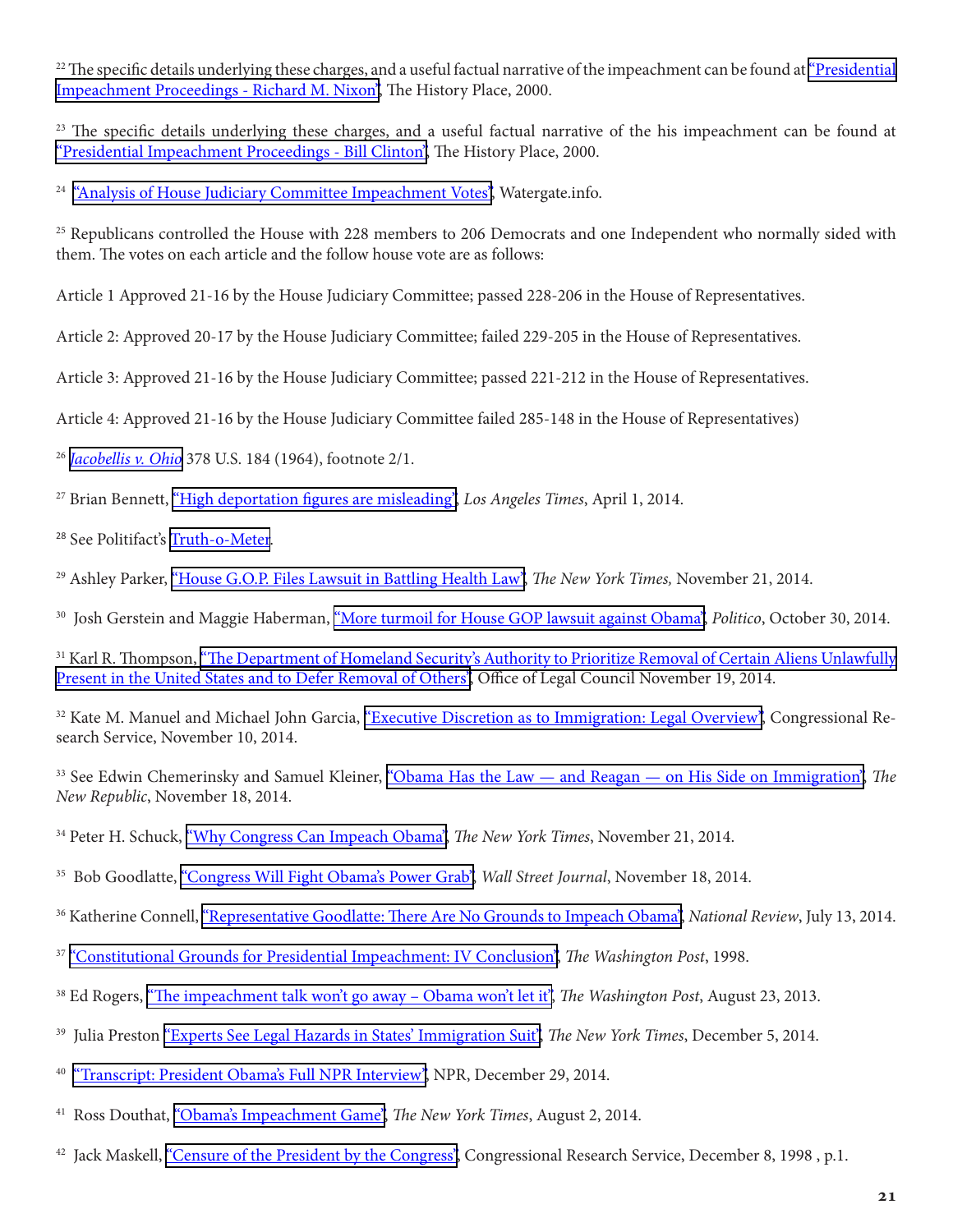<sup>43</sup> *Ibid.*

44 *Ibid.*

<sup>45</sup> Michael J. Gerhardt, ["The Constitutionality of Censure"](http://scholarship.law.wm.edu/cgi/viewcontent.cgi?article=1897&context=facpubs), *University of Richmond Law Review*, Vol. 33:33, 1999, p. 33.

46 Gerhardt," The Constitutionality of Censure", p. 34.

<sup>47</sup> Maskell, "Censure of the President by the Congress", p. 3.

48 Gerhardt," The Constitutionality of Censure", p. 39.

49 Maskell, *"*Censure of the President by the Congress", p. 2.

<sup>50</sup> Maskell, "Censure of the President by the Congress", p. 5.

51 Terry Eastland, ["Call It Impeachment-Lite"](http://www.weeklystandard.com/articles/call-it-impeachment-lite_804008.html), *Weekly Standard*, September 8, 2014; Maskell, *"*Censure of the President by the Congress," pp. 14-15.

52 Maskell, *"*Censure of the President by the Congress", p. 5.

53 Eastland, "Call It Impeachment-Lite".

<sup>54</sup> Maskell, "Censure of the President by the Congress", p.2.

<sup>55</sup> Jack Maskell and Richard S. Beth, "No Confidence Votes' and Other Forms of Congressional Censure of Public Officials", Congressional Research Service, June 11, 2007, p. 6.

56 H.R.93-1288, 93rd Congress, 2d Session. See discussion at 120 *Congressional Record* 26820, August 5, 1974. The resolution stated:

*Whereas the people have the right to expect from the President of the United States high moral standards and personal example, as well as great diligence In the exercise of official responsibilities and obligations; And whereas, Richard M. Nixon, in his conduct of the office of President - despite great achievements in foreign policy which are highly beneficial to every citizen and indeed to all people of the world - (1) has shown insensitivity to the moral demands, lofty purpose and ideals of the high office he holds in trust, and (2) has, through negligence and maladministration, failed to prevent his close subordinates and agents from committing acts of grave misconduct obstruction and impairment of justice, abuse and undue concentration of power, and contravention of the laws governing agencies of the Executive Branch; Now, therefore, be it resolved by the House of Representatives that Richard M. Nixon should be and he is hereby censured for said moral insensitivity, negligence and maladministration.*

Note the mixture of praise and euphemism. The resolution was not acted upon.

<sup>57</sup> ["Draft Democratic Censure Resolution"](http://www.washingtonpost.com/wp-srv/politics/special/clinton/stories/censuretext120998.htm), *The Washington Post*, December 9, 1998.

58 Dick Morris, ["How the GOP can stop Obama",](http://thehill.com/opinion/dick-morris/222138-dick-morris-how-gop-can-stop-obama) *The Hill*, October 28, 2014.

59 Rove quoted in Neil Munro, ["Even Rove Wants Congress to Defund Obama Amnesty"](http://dailycaller.com/2014/11/07/even-rove-wants-congress-to-defund-obama-amnesty/), *The Daily Caller*, November 7, 2014.

60 Heritage Foundation, ["Can Congress Use Spending Bills to Address President Obama's Executive Actions on Immigration?"](http://www.heritage.org/research/factsheets/2014/12/can-congress-use-spending-bills-to-address-president-obamas-executive-actions-on-immigration) Fact Sheet No. 153, December 2, 2014.

61 United States Constitution, [Article I; Section. 7](http://www.heritage.org/constitution/#!/articles/1/essays/30/origination-clause).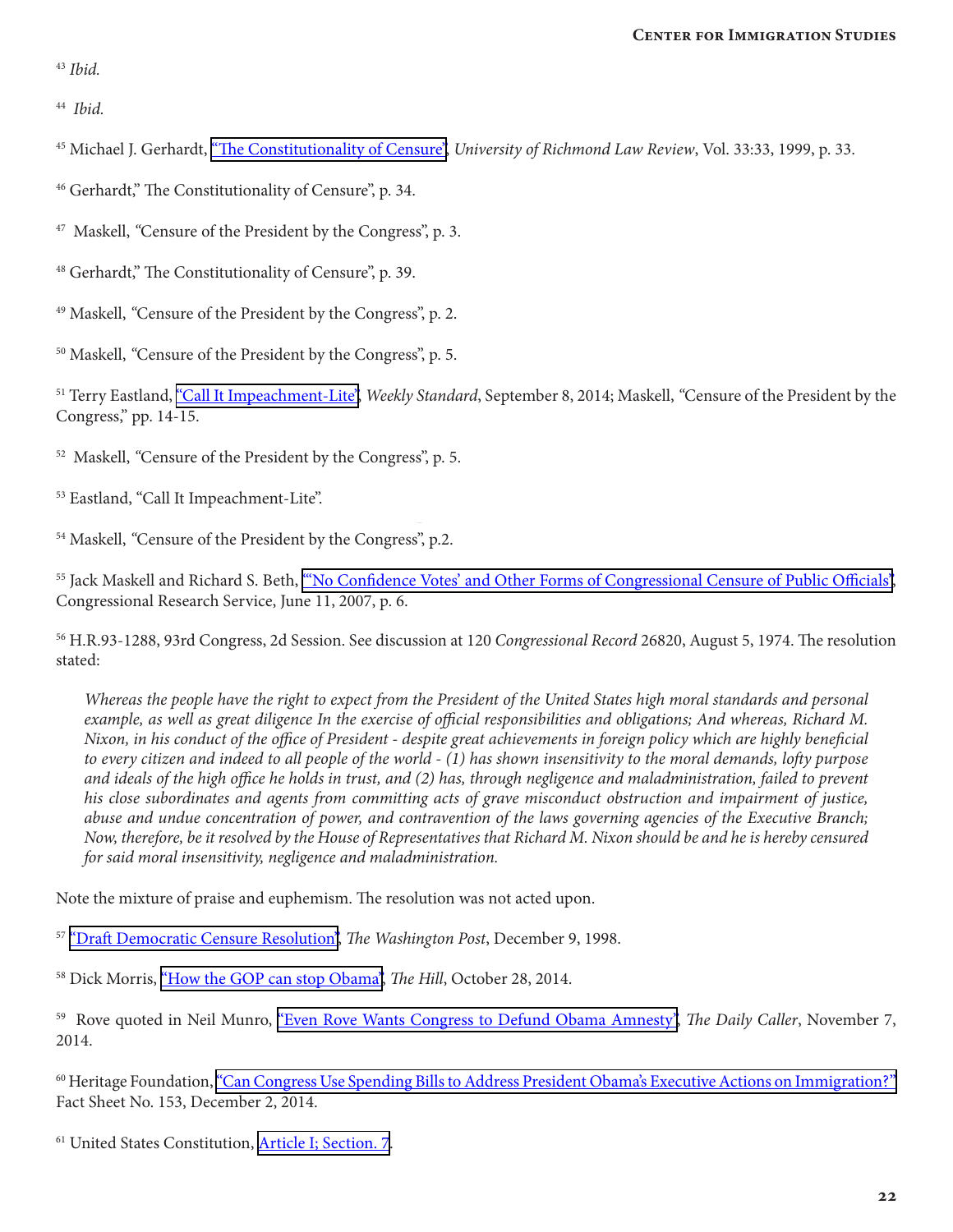62 Ryan Lovelace , ["DHS Shutdown May Not Really Shut Down DHS, and Wouldn't Stop Obama's Amnesty"](http://www.nationalreview.com/corner/396237/dhs-shutdown-may-not-really-shut-down-dhs-and-wouldnt-stop-obamas-amnesty-ryan), *National Review*, January 12, 2015; see also William L. Painter, "FY2014 Appropriations Lapse and the Department of Homeland Security: [Impact and Legislation"](https://fas.org/sgp/crs/homesec/R43252.pdf  (https://www.fas.org/sgp/crs/homesec/R43252.pdf), Congressional Research Service, October 24, 2013.

63 Rebecca Shabad, ["A House GOP panel: Defunding immigration order 'impossible'"](http://thehill.com/policy/finance/224837-appropriations-panel-defunding-immigration-order-impossible), *The Hill*, November 20, 2014; see also William L. Painter, "FY2014 Appropriations Lapse and the Department of Homeland Security: Impact and Legislation, Congressional Research Service, October 24, 2013.

64 Matthew Boyle, ["Exclusive — Congressional Research Service: Congress Has Power to Block Funding for Obama's Executive](http://www.breitbart.com/big-government/2014/11/25/exclusive-congressional-research-service-congress-has-power-to-block-funding-for-obamas/) [Amnesty"](http://www.breitbart.com/big-government/2014/11/25/exclusive-congressional-research-service-congress-has-power-to-block-funding-for-obamas/), Brietbart*,* November 25, 2014.

<sup>65</sup> See David McCabe, ["Analysis: Lawmakers can defund Obama immigration action"](http://thehill.com/blogs/blog-briefing-room/225453-analysis-congress-can-defund-order), *The Hill*, November 26, 2014; see also Eric Pianin, ["GOP Gets New Ammunition to Fight Obama's Immigration Order",](http://www.thefiscaltimes.com/2014/11/28/GOP-Gets-New-Ammunition-Fight-Obama-s-Immigration-Order) *The Fiscal Times*, November 28, 2014.

66 Ken Calvert, ["Restrictions on Federal Funds Collected Through Fees or Otherwise Made Available",](http://calvert.house.gov/uploadedfiles/restrictions_on_federal_funds_collected_through_fees_or_otherwise_made_available.pdf) Congressional Research Service, November 21, 2014, p. 1.

67 ["Budget Process Considerations Associated with the Immigration Examinations Fee Account, 8 U.S.C. 1356\(m\) and \(n\)"](http://sessions.house.gov/_cache/files/0e3ed61d-4852-4ef3-a8a4 29d63728269a/CRS%20Report%20regarding%20Immigration%20Examinations%20Fee%20Account.pdf), Congressional Research Service, December 8, 2014, p. 2.

<sup>68</sup> "Restrictions on Federal Funds Collected Through Fees or Otherwise Made Available," p. 1.

69 Ed O'Keefe, ["House votes to block Obama's immigration actions — but exposes new GOP divisions"](http://www.washingtonpost.com/blogs/post-politics/wp/2015/01/14/house-votes-to-block-obamas-immigration-actions-but-exposes-new-gop-divisions/), *The Washington Post*, January 14, 2015; see also Rebecca Shadbad and Christina Marcos, ["House passes bill to defund Obama's immigration](http://thehill.com/blogs/floor-action/house/229469-house-votes-to-defund-obamas-immigration-orders) [orders"](http://thehill.com/blogs/floor-action/house/229469-house-votes-to-defund-obamas-immigration-orders), *The Hill,* January 14, 2014.

 $70$  O'Keefe, "House votes to block Obama's immigration actions — but exposes new GOP divisions".

71 Jeff Jacoby, ["On immigration, it's GOP v. GOP"](http://www.bostonglobe.com/opinion/2015/01/23/immigration-gop-gop/vw2rJPigDLUYmQmau3UkQI/story.html), *Boston Globe,* January 23, 2015.

<sup>72</sup> Tim Devaney, ["GOP finds its secret weapon"](http://thehill.com/regulation/legislation/229936-gop-finds-its-secret-weapon), *The Hill*, January 19, 2015; see also Richard S. Beth, "Disapproval of Regulations [by Congress Under the Congressional Review Act",](https://www.senate.gov/CRSReports/crs-publish.cfm?pid=�0E%2C*P%5C_%3D%22P%20%20%0A) Congressional Research Service*,* October 10, 2011.

73 Bill House, ["House Republicans Are Stepping Up Efforts to Attach Special Policy Riders to Spending Bills",](http://www.govexec.com/oversight/2014/04/house-republicans-are-stepping-efforts-attach-special-policy-riders-spending-bills/82963/) *Government Executive*, April 22, 2014.

74 Bryon York, ["The two GOP plans to stop Obama's immigration action"](http://www.washingtonexaminer.com/the-two-gop-plans-to-stop-obamas-immigration-action/article/2558347), *Washington Examiner,* January 8, 2015; see also ["the](https://www.congress.gov/bill/114th-congress/house-bill/191/text) [Repeal Executive Amnesty Act of 2015"](https://www.congress.gov/bill/114th-congress/house-bill/191/text) and the ["Prevention of Executive Amnesty Act of 2015".](https://www.govtrack.us/congress/bills/114/hr31)

75 Laura Meckler and Kristina Peterson, ["New GOP Push to Block Immigration Action by Obama",](http://www.wsj.com/articles/new-gop-push-to-block-immigration-action-by-obama-1415840757) *Wall Street Journal,* November 12, 2014; see also Carl Hulsenov, ["Lame-Duck Session Is First Crucial Test of Breaking Gridlock",](http://www.nytimes.com/2014/11/12/us/politics/lame-duck-session-is-first-crucial-test-of-breaking-gridlock.html?gwh=A83D1AAB7E117C7813EBBD33C102F97F&gwt=pay&assetType=nyt_now) *The New York Times*, November 11, 2014.

76 Alexander Bolton, ["Immigration fight will test GOP unity",](http://thehill.com/homenews/senate/229291-immigration-fight-will-test-gops-unity) *The Hill*, January 1, 2015.

77 Alexander Bolton and Sam Wong, ["Paris terrorist attacks raise stakes for looming immigration fight"](http://thehill.com/homenews/news/229111-paris-raises-stakes-for-immigration-fight), *The Hill*, January 10, 2015.

78 Johnson quoted in Lisa Mascaro, ["Paris attack complicates GOP strategy against Obama's immigration plan",](http://www.latimes.com/nation/politics/politicsnow/la-pn-congress-immigration-20150108-story.html) *Los Angeles Times*, January 9, 2015.

79 O'Keefe, "House votes to block Obama's immigration actions — but exposes new GOP divisions,'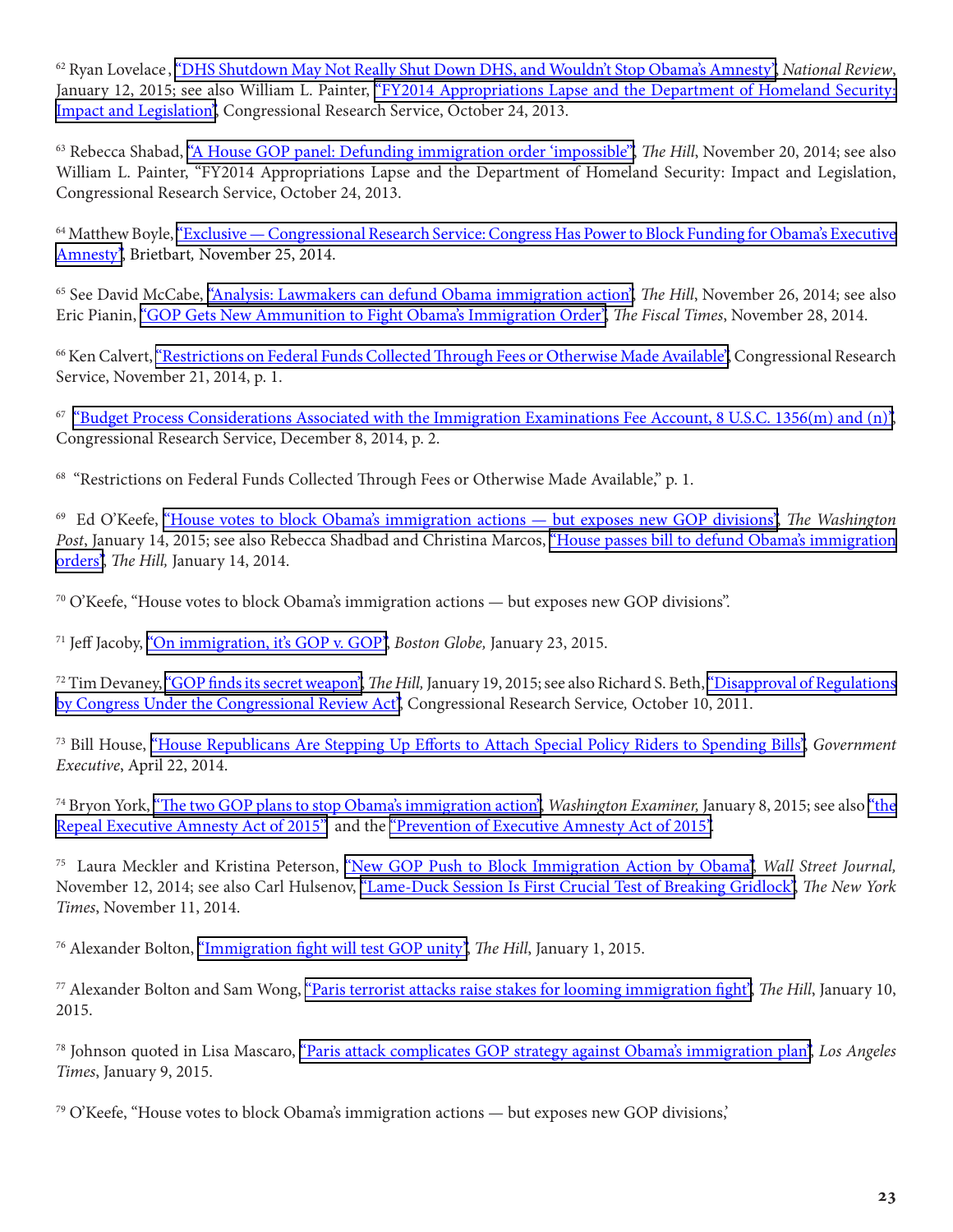80 Byron Tau, ["Obama Opposes Homeland Security Funding Tied to Immigration",](http://http://www.wsj.com/articles/obama-opposes-homeland-security-funding-tied-to-immigration-1421090874) *Wall Street Journal,* January 12, 2015.

81 Stanley Renshon, ["Countering Executive Amnesty, Part 1: The President's Nullification of Immigration Enforcement"](http://cis.org/countering-executive-amnesty-p1), Center for Immigration Studies, March 2015.

<sup>82</sup> Lisa Seghetti, Alison Siskin, and Ruth Ellen Wasem, ["Unaccompanied Alien Children: an Overview"](http://fas.org/sgp/crs/homesec/R43599.pdf), Congressional Research Service, July 23, 2014.

83 Laura Meckler and Ana Campoy, ["Few Children Are Deported"](http://www.wsj.com/articles/few-children-are-deported-1405036369), *Wall Street Journal*, January 11, 2014.

84 Todd Starnes, ["Feds quietly dump hundreds of illegal immigrants in Tennessee"](http://www.foxnews.com/opinion/2014/07/28/feds-secretly-dump-hundreds-illegal-immigrants-in-tennessee/), Fox News, July 28, 2014.

85 Miriam Jordan, ["Thousands of Migrants Have Failed to Report to Immigration Offices",](http://www.wsj.com/articles/thousands-of-migrants-failed-to-report-to-immigration-offices-1411768102) *Wall Street Journal*, September 26, 2014.

<sup>86</sup> See Alicia A. Caldwell, ["US: Most new immigrant families fail to report",](http://www.dispatch.com/content/stories/national_world/2014/09/25/immigrant-families-fail-to-report-as-told.html) Associated Press, September 26, 2014: "The Homeland Security Department privately acknowledged that about 70 percent of immigrant families failed to report as ordered"

<sup>87</sup> Jeh Johnson, "Exercising Prosecutorial Discretion with Respect to Individuals Who Came to the United States as Children [and with Respect to Certain Individuals Who Are the Parents of U.S. Citizens or Permanent Residents"](http://www.dhs.gov/sites/default/files/publications/14_1120_memo_deferred_action.pdf), Department of Homeland Security, November 20, 2014.

<sup>88</sup> *Ibid.*

89 Karl R. Thompson, ["The Department of Homeland Security's Authority to Prioritize Removal of Certain Aliens Unlawfully](http://www.justice.gov/sites/default/files/olc/opinions/attachments/2014/11/20/2014-11-19-auth-prioritize-removal.pdf) [Present in the United States and to Defer Removal of Others",](http://www.justice.gov/sites/default/files/olc/opinions/attachments/2014/11/20/2014-11-19-auth-prioritize-removal.pdf) Office of Legal Council, November 19, 2014. The analysis that follows draws on that document.

<sup>90</sup> See Thompson: "The equities of an individual case may turn on many factors"; "USCIS explained that such requests for deferred action would be "decided on a case-by-case basis"; and "DHS evaluates applicants' eligibility for DACA on a caseby-case basis."

91 Michael D. Shear and Robert Pear, ["Obama's Immigration Plan Could Shield Five Million"](http://www.nytimes.com/2014/11/20/us/politics/obamacare-unlikely-for-undocumented-immigrants.html?gwh=EA6EB6E825BDC3CDF19DFE9EE9F31F0A&gwt=pay&assetType=nyt_now), *The New York Times*, November 19, 2014. The *Times* article includes a graphic that estimates the numbers of those who might benefit. Other estimates can be found in Randy Capps and Marc R. Rosenblum, ["Executive Action for Unauthorized Immigrants Estimates of the](http://www.migrationpolicy.org/research/executive-action-unauthorized-immigrants-estimates-populations-could-receive-relief) Populations that Could Receive Relief", Migration Policy Institute, September, 2014.

<sup>92</sup> David Nakamura, Robert Costa, and David A. Farenthold, ["Obama announces immigration overhaul shielding 4 million](http://www.washingtonpost.com/politics/obama-immigration-plan-will-shield-37-million-from-deportation/2014/11/20/3345d672-70dd-11e4-893f-86bd390a3340_story.html)  [from deportation"](http://www.washingtonpost.com/politics/obama-immigration-plan-will-shield-37-million-from-deportation/2014/11/20/3345d672-70dd-11e4-893f-86bd390a3340_story.html), *The Washington Post*, November 20, 2014. An accompanying article/graphic also estimates of the numbers of persons that might gain legalization. See Kennedy Elliott and Dan Keating Parents, ["Young immigrants favored in executive](http://www.washingtonpost.com/wp-srv/special/politics/immigration-exec-order/) [action"](http://www.washingtonpost.com/wp-srv/special/politics/immigration-exec-order/), *The Washington Post*, November 20, 2014. See also Jens Manuel Krogstag and Jeffrey S. Passel, ["Those from Mexico](http://www.pewresearch.org/fact-tank/2014/11/20/those-from-mexico-will-benefit-most-from-obamas-executive-action/)  [will benefit most from Obama's executive action"](http://www.pewresearch.org/fact-tank/2014/11/20/those-from-mexico-will-benefit-most-from-obamas-executive-action/), Pew Research Center, November 20, 2014.

93 Michael A. Memoli and Lisa, Mascaro, ["Republicans want to oppose Obama on immigration, but how?"](http://www.latimes.com/nation/politics/la-na-immigration-congress-20141123-story.html), *Los Angeles Times*, November 22, 2014.

94 Kate, Linthicum, ["Immigration official to applicants for temporary status: 'Don't worry'",](http://www.latimes.com/local/lanow/la-me-ln-uscis-director-leon-rodriguez-20141215-story.html) *Los Angeles Times*, December 15, 2014.

<sup>95</sup> ["After Obama's executive action, immigrants flock to information sessions"](http://latino.foxnews.com/latino/politics/2014/12/13/after-obama-executive-action-immigrants-flock-to-information-sessions/), Fox News Latino, December 13, 2014.

96 Julia Preston, ["Obama's Immigration Plan Could Grant Papers to Millions, at Least for Now"](http://www.nytimes.com/2014/11/16/us/obamas-immigration-plan-could-grant-papers-to-millions-at-least-for-now.html), *The New York Times*, November 15, 2014.